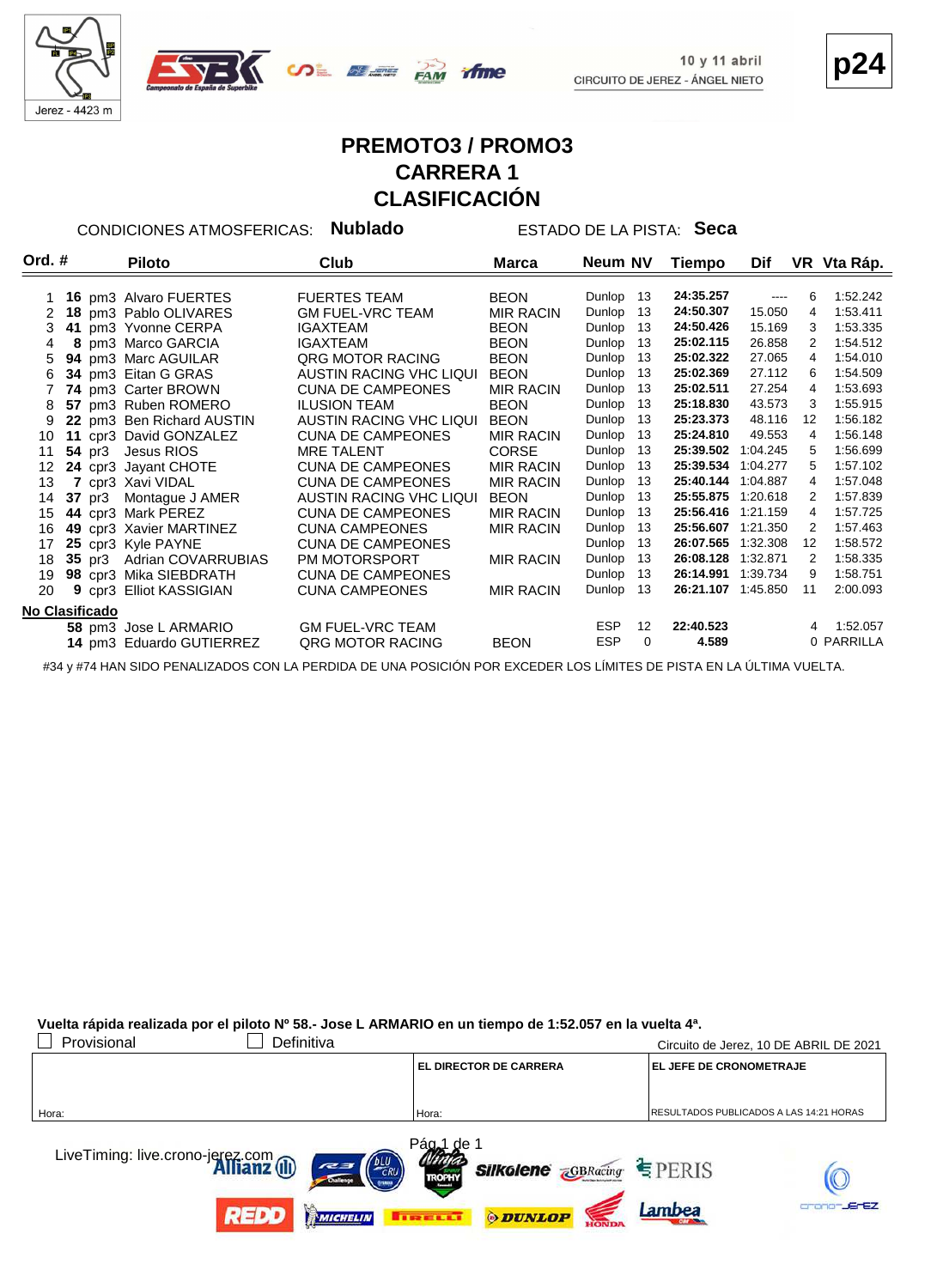



**p25**

#### **PREMOTO3 CARRERA 1 CLASIFICACIÓN**

CONDICIONES ATMOSFERICAS: **Nublado** ESTADO DE LA PISTA: **Seca**

| Ord. $#$       |  | <b>Piloto</b>             | Club                     | Marca            | Neum NV    |          | Tiempo    | Dif      |                | VR Vta Ráp. |
|----------------|--|---------------------------|--------------------------|------------------|------------|----------|-----------|----------|----------------|-------------|
|                |  | 1 16 pm3 Alvaro FUERTES   | <b>FUERTES TEAM</b>      | <b>BEON</b>      | Dunlop 13  |          | 24:35.257 | $\cdots$ | 6              | 1:52.242    |
|                |  | 2 18 pm3 Pablo OLIVARES   | <b>GM FUEL-VRC TEAM</b>  | <b>MIR RACIN</b> | Dunlop 13  |          | 24:50.307 | 15.050   | 4              | 1:53.411    |
|                |  | 3 41 pm3 Yvonne CERPA     | <b>IGAXTEAM</b>          | <b>BEON</b>      | Dunlop 13  |          | 24:50.426 | 15.169   | 3              | 1:53.335    |
|                |  | 8 pm3 Marco GARCIA        | IGAXTEAM                 | <b>BEON</b>      | Dunlop 13  |          | 25:02.115 | 26.858   | 2              | 1:54.512    |
|                |  | 5 94 pm3 Marc AGUILAR     | ORG MOTOR RACING         | <b>BEON</b>      | Dunlop 13  |          | 25:02.322 | 27.065   | $\overline{4}$ | 1:54.010    |
| 6.             |  | 34 pm3 Eitan G GRAS       | AUSTIN RACING VHC LIQUI  | <b>BEON</b>      | Dunlop 13  |          | 25:02.369 | 27.112   | 6              | 1:54.509    |
|                |  | 74 pm3 Carter BROWN       | <b>CUNA DE CAMPEONES</b> | <b>MIR RACIN</b> | Dunlop 13  |          | 25:02.511 | 27.254   | 4              | 1:53.693    |
| 8              |  | 57 pm3 Ruben ROMERO       | <b>ILUSION TEAM</b>      | <b>BEON</b>      | Dunlop 13  |          | 25:18.830 | 43.573   | 3              | 1:55.915    |
| 9              |  | 22 pm3 Ben Richard AUSTIN | AUSTIN RACING VHC LIQUI  | <b>BEON</b>      | Dunlop 13  |          | 25:23.373 | 48.116   | 12             | 1:56.182    |
| No Clasificado |  |                           |                          |                  |            |          |           |          |                |             |
|                |  | 58 pm3 Jose L ARMARIO     | <b>GM FUEL-VRC TEAM</b>  |                  | <b>ESP</b> | 12       | 22:40.523 |          | 4              | 1:52.057    |
|                |  | 14 pm3 Eduardo GUTIERREZ  | <b>QRG MOTOR RACING</b>  | <b>BEON</b>      | <b>ESP</b> | $\Omega$ | 4.589     |          |                | 0 PARRILLA  |

#34 y #74 HAN SIDO PENALIZADOS CON LA PERDIDA DE UNA POSICIÓN POR EXCEDER LOS LÍMITES DE PISTA EN LA ÚLTIMA VUELTA.

**Vuelta rápida realizada por el piloto Nº 58.- Jose L ARMARIO en un tiempo de 1:52.057 en la vuelta 4ª.**

| Provisional<br>Definitiva                                                    |                                                                                                   | Circuito de Jerez, 10 DE ABRIL DE 2021  |
|------------------------------------------------------------------------------|---------------------------------------------------------------------------------------------------|-----------------------------------------|
|                                                                              | <b>EL DIRECTOR DE CARRERA</b>                                                                     | <b>EL JEFE DE CRONOMETRAJE</b>          |
|                                                                              |                                                                                                   |                                         |
| Hora:                                                                        | Hora:                                                                                             | RESULTADOS PUBLICADOS A LAS 14:21 HORAS |
| LiveTiming: live.crono-jerez.com<br><b>Allianz</b> (II)<br><b>DLU</b><br>727 | Pága1<br>.de '<br><b>Silkolene <i><u>GBRacing</u> SILKOlene ZGBRacing SILKOLENE</i></b><br>TROPHY |                                         |
| <b>REDD</b><br>MICHELIN                                                      | <b>ODUNLOP</b><br><b>THE R.E.</b>                                                                 | -JErEZ<br>Lambea                        |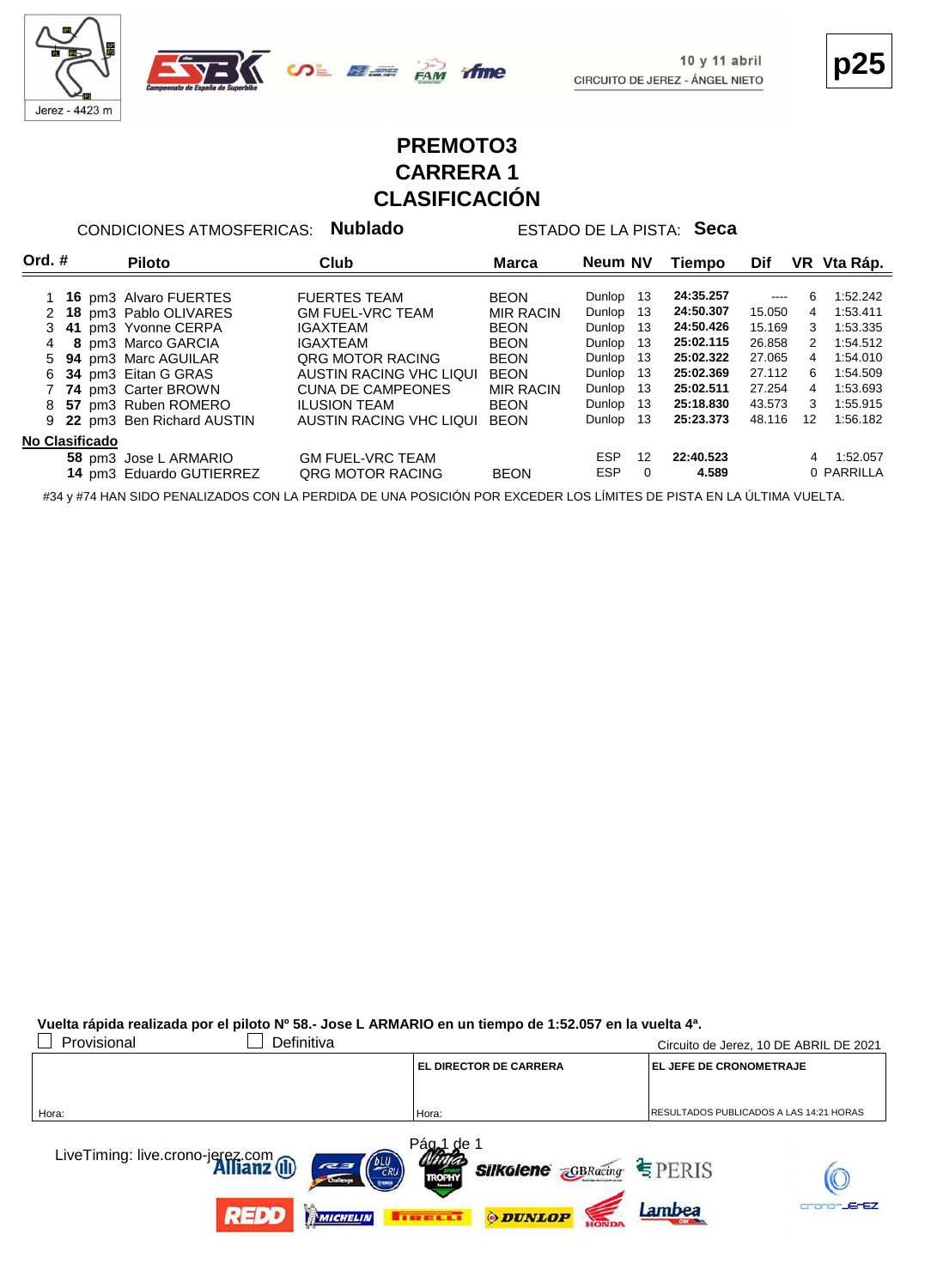



**p26**

#### **PROMO3 CARRERA 1 CLASIFICACIÓN**

ifme

CONDICIONES ATMOSFERICAS: **Nublado** ESTADO DE LA PISTA: **Seca**

|    | Ord. $#$ |                    | <b>Piloto</b>             | Club                     | Marca            | Neum NV       | Tiempo    | Dif           |               | VR Vta Ráp. |
|----|----------|--------------------|---------------------------|--------------------------|------------------|---------------|-----------|---------------|---------------|-------------|
|    |          |                    | 1 11 cpr3 David GONZALEZ  | <b>CUNA DE CAMPEONES</b> | <b>MIR RACIN</b> | Dunlop<br>-13 | 25:24.810 | $\frac{1}{2}$ | 4             | 1:56.148    |
|    |          | 2 $54 \text{ pr}3$ | Jesus RIOS                | <b>MRE TALENT</b>        | <b>CORSE</b>     | Dunlop<br>13  | 25:39.502 | 14.692        | 5.            | 1:56.699    |
|    |          |                    | 24 cpr3 Jayant CHOTE      | <b>CUNA DE CAMPEONES</b> | <b>MIR RACIN</b> | Dunlop<br>13  | 25:39.534 | 14.724        | 5             | 1:57.102    |
| 4  |          |                    | cpr3 Xavi VIDAL           | <b>CUNA DE CAMPEONES</b> | <b>MIR RACIN</b> | Dunlop<br>13  | 25:40.144 | 15.334        | 4             | 1:57.048    |
|    |          | 5 37 pr3           | Montague J AMER           | AUSTIN RACING VHC LIQUI  | <b>BEON</b>      | Dunlop<br>13  | 25:55.875 | 31.065        | $\mathcal{P}$ | 1:57.839    |
| 6. |          |                    | 44 cpr3 Mark PEREZ        | <b>CUNA DE CAMPEONES</b> | <b>MIR RACIN</b> | Dunlop<br>-13 | 25:56.416 | 31.606        | 4             | 1:57.725    |
|    |          |                    | 49 cpr3 Xavier MARTINEZ   | <b>CUNA CAMPEONES</b>    | <b>MIR RACIN</b> | 13<br>Dunlop  | 25:56.607 | 31.797        | 2             | 1:57.463    |
| 8  |          |                    | 25 cpr3 Kyle PAYNE        | <b>CUNA DE CAMPEONES</b> |                  | Dunlop<br>13  | 26:07.565 | 42.755        | 12            | 1:58.572    |
|    |          | $35 \text{ pr}3$   | <b>Adrian COVARRUBIAS</b> | PM MOTORSPORT            | <b>MIR RACIN</b> | Dunlop<br>13  | 26:08.128 | 43.318        | 2             | 1:58.335    |
| 10 |          |                    | 98 cpr3 Mika SIEBDRATH    | <b>CUNA DE CAMPEONES</b> |                  | Dunlop<br>13  | 26:14.991 | 50.181        | 9             | 1:58.751    |
| 11 |          |                    | 9 cpr3 Elliot KASSIGIAN   | <b>CUNA CAMPEONES</b>    | <b>MIR RACIN</b> | Dunlop<br>13  | 26:21.107 | 56.297        | 11            | 2:00.093    |

#### **Vuelta rápida realizada por el piloto Nº 58.- Jose L ARMARIO en un tiempo de 1:52.057 en la vuelta 4ª.**

| Provisional<br>Definitiva                                                                        |                                                                                                                                                        | Circuito de Jerez, 10 DE ABRIL DE 2021          |
|--------------------------------------------------------------------------------------------------|--------------------------------------------------------------------------------------------------------------------------------------------------------|-------------------------------------------------|
|                                                                                                  | <b>EL DIRECTOR DE CARRERA</b>                                                                                                                          | <b>EL JEFE DE CRONOMETRAJE</b>                  |
|                                                                                                  |                                                                                                                                                        |                                                 |
| Hora:                                                                                            | Hora:                                                                                                                                                  | <b>IRESULTADOS PUBLICADOS A LAS 14:21 HORAS</b> |
| LiveTiming: live.crono-jerez.com<br><b>Allianz</b> (II)<br>ERU<br>727<br><b>REDD</b><br>MICHELIN | Pág <sub>o</sub> 1<br>∴de ∆<br><b>Silkolene <i><u>GBRacing</u> SIIKolene ZGBRacing SIIKO</i></b><br><b>TROPHY</b><br><b>ODUNLOP</b><br><b>THEFT.ET</b> | -JErEZ<br>Lambea                                |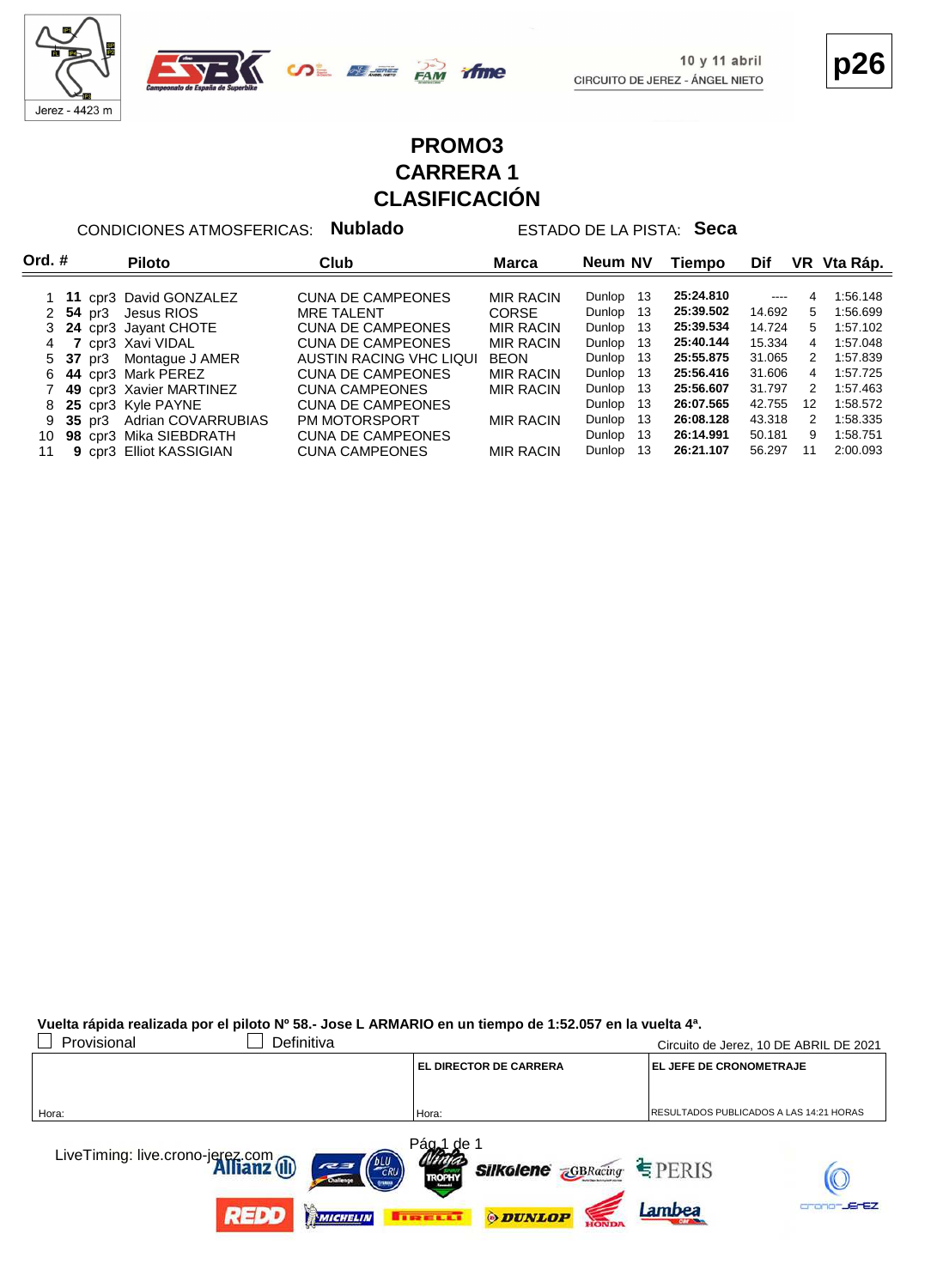



# **p27**

## **VUELTA A VUELTA CARRERA 1 PREMOTO3 / PROMO3**

| <b>Vuelta</b>  | $\overline{7}$       | 8                    | 9                    | 11                   | 14                   | 16                   | 18          | 22                   | 24                   | 25                   | 34        | 35        |
|----------------|----------------------|----------------------|----------------------|----------------------|----------------------|----------------------|-------------|----------------------|----------------------|----------------------|-----------|-----------|
| 1              | 2:00.314             | 1:56.640             | 2:04.250             | 1:59.940             |                      | 1:54.913             | 1:56.853    | 1:59.482             | 1:59.832             | 2:02.602             | 1:56.803  | 2:01.443  |
| $\mathbf 2$    | 1:57.102             | 1:54.512*            | 2:01.819             | 1:56.727             |                      | 1:52.861             | 1:53.904    | 1:56.325             | 1:57.217             | 2:01.080             | 1:54.740  | 1:58.335* |
| 3              | 1:57.626             | 1:54.774             | 2:01.414             | 1:56.434             |                      | 1:53.180             | 1:53.501    | 1:56.779             | 1:57.491             | 2:01.309             | 1:55.213  | 1:59.012  |
| 4              | 1:57.048*            | 1:55.001             | 2:01.762             | 1:56.148*            |                      | 1:53.115             | 1:53.411*   | 1:56.410             | 1:57.157             | 2:00.953             | 1:54.872  | 1:59.637  |
| 5              | 1:57.160             | 1:54.972             | 2:01.225             | 1:56.722             |                      | 1:52.929             | 1:53.550    | 1:56.929             | 1:57.102*            | 2:00.265             | 1:54.545  | 2:00.707  |
| 6              | 1:57.067             | 1:55.380             | 2:00.713             | 1:56.678             |                      | $1:52.242*$          | 1:53.927    | 1:56.429             | 1:57.925             | 2:00.198             | 1:54.509* | 2:00.610  |
| $\overline{7}$ | 1:58.122             | 1:54.998             | 2:00.445             | 1:56.576             |                      | 1:54.104             | 1:54.220    | 1:56.373             | 1:57.451             | 2:00.576             | 1:54.976  | 2:00.488  |
| 8              | 1:58.290             | 1:55.356             | 2:00.999             | 1:56.204             |                      | 1:52.525             | 1:54.380    | 1:56.200             | 1:57.930             | 2:00.243             | 1:55.065  | 2:01.843  |
| 9              | 1:58.171             | 1:55.151             | 2:00.444             | 1:56.694             |                      | 1:52.660             | 1:54.583    | 1:56.579             | 1:58.782             | 1:58.877             | 1:55.433  | 2:00.007  |
| 10             | 1:59.109             | 1:55.231             | 2:00.729             | 1:57.101             |                      | 1:52.648             | 1:54.301    | 1:57.126             | 1:58.710             | 1:58.856             | 1:55.192  | 2:00.002  |
| 11             | 1:58.276             | 1:55.136             | 2:00.093*            | 1:56.806             |                      | 1:52.704             | 1:54.644    | 1:56.576             | 1:57.737             | 1:58.870             | 1:55.521  | 2:00.130  |
| 12             | 1:58.512             | 1:55.085             | 2:00.318             | 1:56.502             |                      | 1:52.409             | 1:54.520    | 1:56.182*            | 1:58.379             | 1:58.572*            | 1:54.997  | 2:00.588  |
| 13             | 1:57.534             | 1:55.268             | 2:00.425             | 1:56.973             |                      | 1:54.694             | 1:53.911    | 1:56.371             | 1:58.144             | 1.58.946             | 1:55.339  | 1:59.158  |
|                |                      |                      |                      |                      |                      |                      |             |                      |                      |                      |           |           |
|                |                      |                      |                      |                      |                      |                      |             |                      |                      |                      |           |           |
| <b>Vuelta</b>  | 37                   | 41                   | 44                   | 49                   | 54                   | 57                   | 58          | 74                   | 94                   | 98                   |           |           |
| 1              | 2:01.090             | 1:56.583             | 2:01.456             | 2:01.418             | 2:00.047             | 1:56.758             | 1:56.627    | 1:57.054             | 1:56.975             | 2:02.927             |           |           |
| $\overline{2}$ | 1:57.839*            | 1:53.793             | 2:00.459             | 1:57.463*            | 1:57.373             | 1:55.955             | 1:52.833    | 1:54.382             | 1:54.860             | 2:00.591             |           |           |
| 3              | 1:58.261             | 1:53.335*            | 1:58.094             | 1:58.943             | 1:56.987             | 1:55.915*            | 1:52.533    | 1:55.185             | 1:54.683             | 2:01.363             |           |           |
| 4              | 1:59.402             | 1:53.514             | $1:57.725*$          | 1:58.847             | 1:57.738             | 1:56.072             | $1:52.057*$ | 1:53.693*            | 1:54.010*            | 2:01.430             |           |           |
| 5              | 1:58.894             | 1:53.845             | 1:58.772             | 1:59.141             | 1:56.699*            | 1:56.104             | 1:52.148    | 1:55.011             | 1:54.950             | 2:00.452             |           |           |
| 6              | 1:58.642             | 1:53.940             | 1:58.831             | 1:58.953             | 1:57.632             | 1:56.021             | 1:52.414    | 1:54.878             | 1:55.062             | 1:59.917             |           |           |
| 7              | 1:59.267             | 1:54.300             | 1:58.946             | 1:59.353             | 1:57.985             | 1:56.053             | 1:54.136    | 1:55.176             | 1:55.015             | 2:00.244             |           |           |
| 8              | 1:59.251             | 1:54.397             | 1:59.145             | 1:58.676             | 1:57.728             | 1:56.426             | 1:52.489    | 1:55.307             | 1:55.298             | 2:00.130             |           |           |
| 9              | 1:59.087             | 1:54.459             | 1:59.364             | 1:59.681             | 1:58.978             | 1:56.692             | 1:52.343    | 1:55.230             | 1:55.227             | 1:58.751*            |           |           |
| 10             | 2:00.039             | 1:54.512             | 1:59.986             | 1:59.823             | 1:58.783             | 1:57.016             | 1:52.740    | 1:55.244             | 1:55.417             | 1.59.698             |           |           |
| 11             | 2:00.527             | 1:54.626             | 2:00.052             | 2:00.227             | 1:57.764             | 1:57.165             | 1:52.785    | 1:55.457             | 1:55.312             | 2:00.662             |           |           |
| 12             | 1:58.733<br>1:58.366 | 1:54.466<br>1:53.974 | 1:59.295<br>1:58.511 | 1:59.476<br>1:58.604 | 1:58.204<br>1:58.235 | 1:56.575<br>1:56.656 | 1:52.623    | 1:55.257<br>1:55.179 | 1:55.132<br>1:55.537 | 2:00.958<br>2:01.528 |           |           |

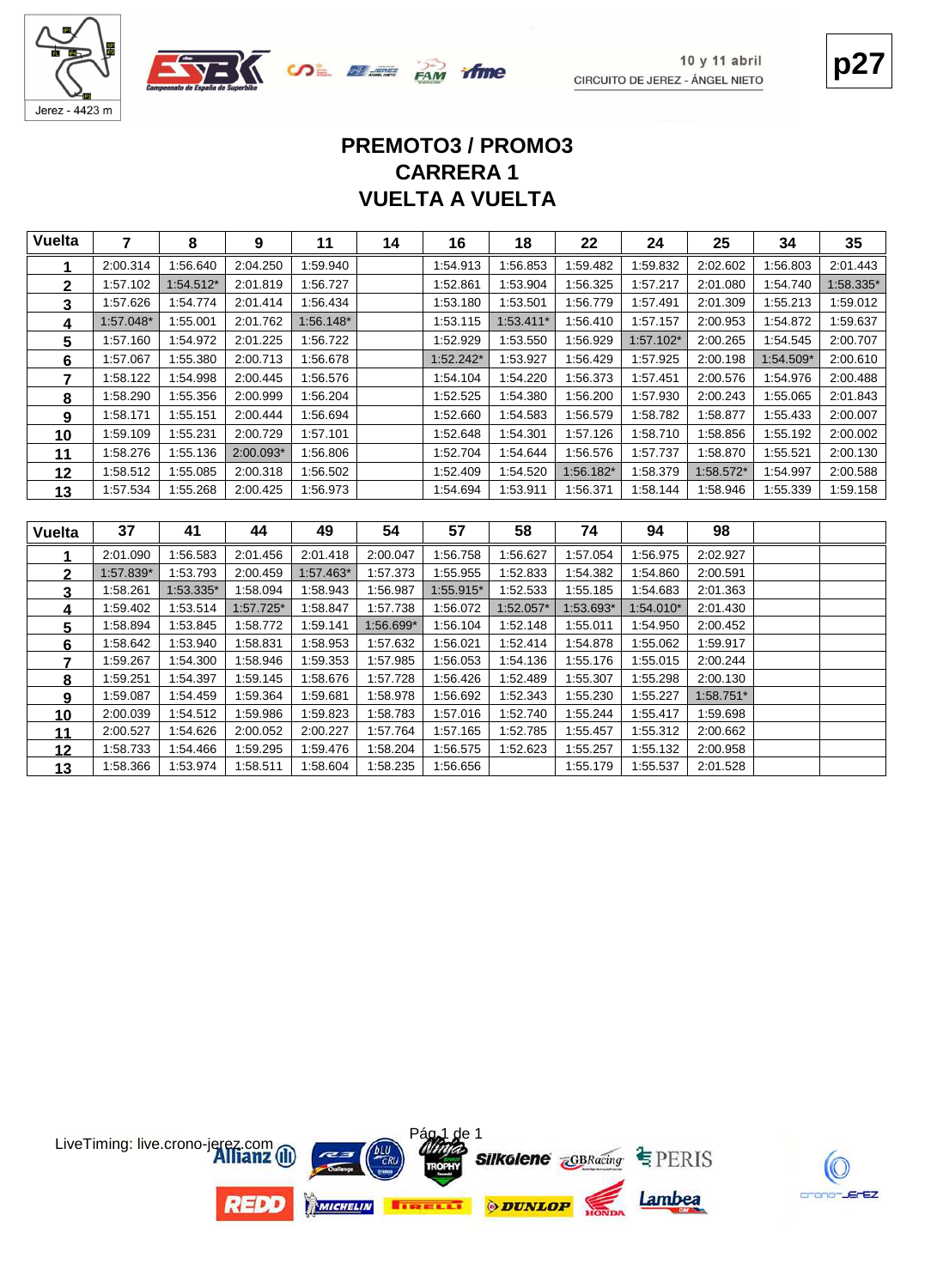

**COL BLE FAM** 

**p28** 1

#### **PREMOTO3 / PROMO3 CARRERA 1 ANALISIS**

ifme

| Número          |                          | 7                                    | 8                                    | 9                                    | 11                                       | 14                                   | 16                                   | 18                                   |
|-----------------|--------------------------|--------------------------------------|--------------------------------------|--------------------------------------|------------------------------------------|--------------------------------------|--------------------------------------|--------------------------------------|
| Vta             |                          | Sector Vuelta                        | Sector Vuelta                        | Sector Vuelta                        | Sector   Vuelta                          | Sector Vuelta                        | Sector Vuelta                        | Vuelta<br>Sector                     |
|                 |                          |                                      |                                      |                                      |                                          |                                      |                                      |                                      |
|                 | IP1 I<br>IP <sub>2</sub> | 31.217<br>31.217<br>18.247<br>49.464 | 29.293<br>29.293<br>17.877<br>47.170 | 31.999<br>31.999<br>50.966<br>18.967 | 31.025<br>31.025<br>49.686<br>18.661     | 29.405<br>29.405<br>17.744<br>47.149 | 28.996<br>28.996<br>17.637<br>46.633 | 29.769<br>29.769<br>18.044<br>47.813 |
| $\mathbf 1$     | IP <sub>3</sub>          | 34.432 1:23.896                      | 33.893 1:21.063                      | 35.662 1:26.628                      | 1:23.561<br>33.875                       |                                      | 33.182 1:19.815                      | 33.673 1:21.486                      |
|                 | IP4                      | 21.356 1:45.252                      | 20.973 1:42.036                      | 22.049<br>1:48.677                   | 21.091<br>1:44.652                       |                                      | 20.687 1:40.502                      | 1:42.262<br>20.776                   |
|                 | FL                       | 15.062 2:00.314                      | 14.604 1:56.640                      | 15.573 2:04.250                      | 15.288<br>1:59.940                       |                                      | 14.411<br>1:54.913                   | 14.591 1:56.853                      |
|                 | IP <sub>1</sub>          | 28.741<br>28.741                     | 28.308<br>28.308                     | 29.788<br>29.788                     | 28.579<br>28.579                         |                                      | 27.616<br>27.616                     | 27.846<br>27.846                     |
|                 | IP <sub>2</sub>          | 46.740<br>17.999                     | 17.514<br>45.822                     | 48.656<br>18.868                     | 18.234<br>46.813                         |                                      | 17.408<br>45.024                     | 17.595<br>45.441                     |
| $\mathbf{2}$    | IP <sub>3</sub>          | 34.248 1:20.988                      | 33.437 1:19.259                      | 35.761 1:24.417                      | 33.924<br>1:20.737                       |                                      | 33.040 1:18.064                      | 33.171 1:18.612                      |
|                 | IP4                      | 21.171<br>1:42.159                   | 20.697 1:39.956                      | 21.789<br>1:46.206                   | 20.944<br>1:41.681                       |                                      | 20.450<br>1:38.514                   | 20.598<br>1:39.210                   |
|                 | <b>FL</b>                | 14.943 1:57.102                      | 14.556<br>1:54.512                   | 15.613 2:01.819                      | 15.046<br>1:56.727                       |                                      | 14.347 1:52.861                      | 14.694 1:53.904                      |
|                 | IP1                      | 28.690<br>28.690                     | 27.815<br>27.815                     | 29.602<br>29.602                     | 28.402<br>28.402                         |                                      | 27.590<br>27.590                     | 27.943<br>27.943                     |
|                 | IP <sub>2</sub>          | 18.201<br>46.891                     | 17.812<br>45.627                     | 18.996<br>48.598                     | 18.253<br>46.655                         |                                      | 17.625<br>45.215                     | 17.454<br>45.397                     |
| $\mathbf{3}$    | IP <sub>3</sub>          | 34.276 1:21.167                      | 33.399 1:19.026                      | 35.333 1:23.931                      | 33.656<br>1:20.311                       |                                      | 33.034 1:18.249                      | 1:18.133<br>32.736                   |
|                 | IP4                      | 21.539 1:42.706                      | 1:40.197<br>21.171                   | 21.968<br>1:45.899                   | 21.040<br>1:41.351                       |                                      | 20.626<br>1:38.875                   | 20.476<br>1:38.609                   |
|                 | FL                       | 14.920 1:57.626                      | 14.577 1:54.774                      | 15.515 2:01.414                      | 15.083<br>1:56.434                       |                                      | 14.305 1:53.180                      | 1:53.501<br>14.892                   |
|                 | IP1                      | 28.616<br>28.616                     | 27.958<br>27.958                     | 29.773<br>29.773                     | 28.454<br>28.454                         |                                      | 27.675<br>27.675                     | 27.884<br>27.884                     |
|                 | IP <sub>2</sub>          | 18.092<br>46.708                     | 17.795<br>45.753                     | 48.648<br>18.875                     | 46.561<br>18.107                         |                                      | 17.563<br>45.238                     | 17.554<br>45.438                     |
| 4               | IP <sub>3</sub>          | 34.106 1:20.814                      | 33.594 1:19.347                      | 35.609 1:24.257                      | 33.530<br>1:20.091                       |                                      | 32.903 1:18.141                      | 32.848 1:18.286                      |
|                 | IP4                      | 21.327 1:42.141                      | 20.971 1:40.318                      | 21.732 1:45.989                      | 21.152<br>1:41.243                       |                                      | 20.588<br>1:38.729                   | 1:38.861<br>20.575                   |
|                 | FL                       | 14.907 1:57.048                      | 14.683 1:55.001                      | 15.773 2:01.762                      | 14.905<br>1:56.148                       |                                      | 14.386 1:53.115                      | 14.550 1:53.411                      |
|                 | IP <sub>1</sub>          | 28.676<br>28.676                     | 28.080<br>28.080                     | 29.393<br>29.393                     | 28.769<br>28.769                         |                                      | 27.703<br>27.703                     | 27.651<br>27.651                     |
|                 | IP <sub>2</sub>          | 18.182<br>46.858                     | 17.881<br>45.961                     | 48.175<br>18.782                     | 18.376<br>47.145                         |                                      | 17.625<br>45.328                     | 45.206<br>17.555                     |
| $5\overline{)}$ | IP3                      | 33.944 1:20.802                      | 33.573 1:19.534                      | 35.522 1:23.697                      | 33.600<br>1:20.745                       |                                      | 33.057 1:18.385                      | 32.983 1:18.189                      |
|                 | IP4                      | 21.388<br>1:42.190                   | 20.716 1:40.250                      | 21.784 1:45.481                      | 20.987<br>1:41.732                       |                                      | 20.199<br>1:38.584                   | 20.519 1:38.708                      |
|                 | FL                       | 14.970 1:57.160                      | 14.722 1:54.972                      | 15.744 2:01.225                      | 1:56.722<br>14.990                       |                                      | 14.345 1:52.929                      | 14.842 1:53.550                      |
|                 | IP1                      | 28.593<br>28.593                     | 28.092<br>28.092                     | 29.433<br>29.433                     | 28.373<br>28.373                         |                                      | 27.416<br>27.416                     | 27.737<br>27.737                     |
| 6               | IP <sub>2</sub>          | 18.230<br>46.823                     | 17.753<br>45.845                     | 48.188<br>18.755                     | 18.454<br>46.827                         |                                      | 17.407<br>44.823<br>32.822 1:17.645  | 17.721<br>45.458                     |
|                 | IP <sub>3</sub><br>IP4   | 33.945 1:20.768<br>21.449 1:42.217   | 33.873 1:19.718<br>20.758 1:40.476   | 35.213 1:23.401<br>21.703 1:45.104   | 33.726<br>1:20.553<br>21.198<br>1:41.751 |                                      | 20.277<br>1:37.922                   | 32.983 1:18.441<br>20.730 1:39.171   |
|                 | FL                       | 14.850 1:57.067                      | 14.904 1:55.380                      | 15.609 2:00.713                      | 14.927 1:56.678                          |                                      | 14.320<br>1:52.242                   | 14.756 1:53.927                      |
|                 | IP1                      | 28.554<br>28.554                     | 28.005<br>28.005                     | 29.326<br>29.326                     | 28.520<br>28.520                         |                                      | 27.675<br>27.675                     | 27.856<br>27.856                     |
|                 | IP <sub>2</sub>          | 18.345<br>46.899                     | 17.563<br>45.568                     | 47.964<br>18.638                     | 18.166<br>46.686                         |                                      | 17.674<br>45.349                     | 17.567<br>45.423                     |
| $\overline{7}$  | IP <sub>3</sub>          | 34.118 1:21.017                      | 34.032 1:19.600                      | 35.161 1:23.125                      | 33.778<br>1:20.464                       |                                      | 33.414 1:18.763                      | 32.985 1:18.408                      |
|                 | IP4                      | 21.502 1:42.519                      | 20.811 1:40.411                      | 21.790 1:44.915                      | 21.117 1:41.581                          |                                      | 20.677 1:39.440                      | 21.160 1:39.568                      |
|                 | FL                       | 15.603 1:58.122                      | 14.587 1:54.998                      | 15.530 2:00.445                      | 14.995<br>1:56.576                       |                                      | 14.664 1:54.104                      | 14.652 1:54.220                      |
|                 | IP1                      | 28.756<br>28.756                     | 28.467<br>28.467                     | 29.466<br>29.466                     | 28.424<br>28.424                         |                                      | 27.643<br>27.643                     | 28.063<br>28.063                     |
|                 | IP <sub>2</sub>          | 18.118<br>46.874                     | 46.090<br>17.623                     | 48.335<br>18.869                     | 18.198<br>46.622                         |                                      | 17.383<br>45.026                     | 17.640<br>45.703                     |
| 8               | IP <sub>3</sub>          | 34.395 1:21.269                      | 33.879 1:19.969                      | 35.318<br>1:23.653                   | 33.659<br>1:20.281                       |                                      | 32.807 1:17.833                      | 33.360 1:19.063                      |
|                 | IP4                      | 21.910<br>1:43.179                   | 20.788<br>1:40.757                   | 21.785 1:45.438                      | 20.901<br>1:41.182                       |                                      | 20.324<br>1:38.157                   | 20.581<br>1:39.644                   |
|                 | FL                       | 15.111 1:58.290                      | 14.599 1:55.356                      | 15.561 2:00.999                      | 15.022<br>1:56.204                       |                                      | 14.368 1:52.525                      | 14.736 1:54.380                      |
|                 | IP <sub>1</sub>          | 28.863<br>28.863                     | 27.989<br>27.989                     | 29.445<br>29.445                     | 28.469<br>28.469                         |                                      | 27.494<br>27.494                     | 28.109<br>28.109                     |
|                 | IP <sub>2</sub>          | 18.310<br>47.173                     | 17.863<br>45.852                     | 18.653<br>48.098                     | 18.273<br>46.742                         |                                      | 17.359<br>44.853                     | 17.646<br>45.755                     |
| 9               | IP3                      | 34.346 1:21.519                      | 33.812 1:19.664                      | 35.119 1:23.217                      | 33.697 1:20.439                          |                                      | 33.022 1:17.875                      | 33.422 1:19.177                      |
|                 | IP4                      | 21.717 1:43.236                      | 20.864 1:40.528                      | 21.711 1:44.928                      | 21.197 1:41.636                          |                                      | 20.469 1:38.344                      | 20.908 1:40.085                      |
|                 | FL.                      | 14.935 1:58.171                      | 14.623 1:55.151                      | 15.516 2:00.444                      | 15.058 1:56.694                          |                                      | 14.316 1:52.660                      | 14.498 1:54.583                      |
|                 | IP1                      | 29.293<br>29.293                     | 28.130<br>28.130                     | 29.450<br>29.450                     | 28.558<br>28.558                         |                                      | 27.442<br>27.442                     | 28.014<br>28.014                     |
| 10              | IP <sub>2</sub>          | 18.380<br>47.673                     | 17.623<br>45.753                     | 18.808<br>48.258                     | 18.232<br>46.790                         |                                      | 17.472<br>44.914                     | 17.779<br>45.793                     |
|                 | IP3                      | 34.828 1:22.501                      | 33.858 1:19.611                      | 35.309 1:23.567                      | 33.716 1:20.506                          |                                      | 32.915 1:17.829                      | 33.114 1:18.907                      |
|                 | IP4 I                    | 21.662 1:44.163                      | 20.852 1:40.463                      | 21.714 1:45.281                      | 21.567 1:42.073                          |                                      | 20.533 1:38.362                      | 20.745 1:39.652                      |
|                 | FL.<br>IP1               | 14.946 1:59.109<br>28.896<br>28.896  | 14.768 1:55.231<br>28.269<br>28.269  | 15.448 2:00.729<br>29.215<br>29.215  | 15.028 1:57.101<br>28.425<br>28.425      |                                      | 14.286 1:52.648<br>27.485<br>27.485  | 14.649 1:54.301<br>27.868<br>27.868  |
|                 | IP <sub>2</sub>          | 18.331<br>47.227                     | 18.117<br>46.386                     | 47.774<br>18.559                     | 18.250<br>46.675                         |                                      | 17.449<br>44.934                     | 18.172<br>46.040                     |
| $ 11\rangle$    | IP3                      | 34.398 1:21.625                      | 33.431 1:19.817                      | 35.204 1:22.978                      | 33.738 1:20.413                          |                                      | 32.867 1:17.801                      | 33.260 1:19.300                      |
|                 | IP4.                     | 21.691 1:43.316                      | 20.775 1:40.592                      | 21.647 1:44.625                      | 21.197 1:41.610                          |                                      | 20.610 1:38.411                      | 20.623 1:39.923                      |
|                 | FL I                     | 14.960 1:58.276                      | 14.544 1:55.136                      | 15.468 2:00.093                      | 15.196 1:56.806                          |                                      | 14.293 1:52.704                      | 14.721 1:54.644                      |
|                 |                          |                                      |                                      |                                      |                                          |                                      |                                      |                                      |

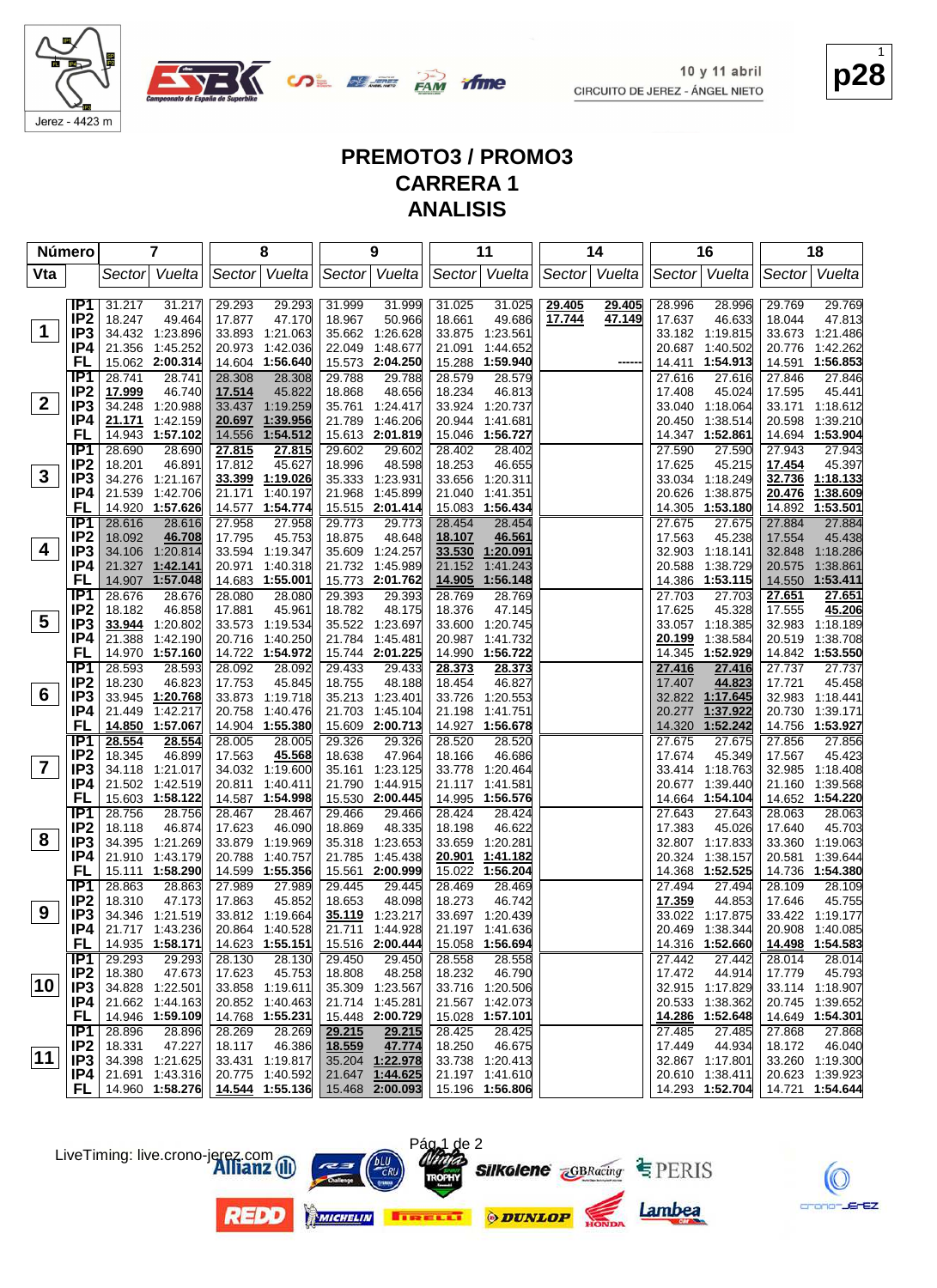



**p28** 1

#### **PREMOTO3 / PROMO3 CARRERA 1 ANALISIS**

time

| Número |      |        |                  |         |                 |        | 9               |        | 11              |        | 14     |        | 16              |        | 18              |
|--------|------|--------|------------------|---------|-----------------|--------|-----------------|--------|-----------------|--------|--------|--------|-----------------|--------|-----------------|
| Vta    |      | Sector | Vuelta           | ∣Sector | Vuelta          | Sector | Vuelta          | Sector | Vuelta          | Sector | Vuelta | Sector | Vuelta          | Sector | Vuelta          |
|        |      |        |                  |         |                 |        |                 |        |                 |        |        |        |                 |        |                 |
|        | IP1  | 29.064 | 29.064           | 28.243  | 28.243          | 29.440 | 29.440          | 28.374 | 28.374          |        |        | 27.527 | 27.527          | 27.878 | 27.878          |
|        | IP2. | 18.510 | 47.574           | 17.674  | 45.917          | 18.784 | 48.224          | 18.334 | 46.708          |        |        | 17.441 | 44.968          | 17.738 | 45.616          |
| 12     | IP3  | 34.410 | 1:21.984         | 33.602  | 1:19.519        | 35.212 | 1:23.436        | 33.785 | 1:20.493        |        |        | 32.783 | 1:17.751        | 33.484 | 1:19.100        |
|        | IP4  | 21.541 | 1:43.525         | 21.019  | 1:40.538        | 21.440 | 1:44.876        | 21.070 | 1:41.563        |        |        | 20.357 | 1:38.108        | 20.821 | 1:39.921        |
|        | FL   | 14.987 | 1:58.512         | 14.547  | 1:55.085        |        | 15.442 2:00.318 | 14.939 | 1:56.502        |        |        | 14.301 | 1:52.409        | 14.599 | 1:54.520        |
|        | IP1  | 28.790 | 28.790           | 28.221  | 28.221          | 29.243 | 29.243          | 28.593 | 28.593          |        |        | 27.897 | 27.897          | 28.184 | 28.184          |
|        | IP2. | 18.290 | 47.080           | 17.647  | 45.868          | 18.690 | 47.933          | 18.346 | 46.939          |        |        | 17.919 | 45.816          | 17.595 | 45.779          |
| 13     | IP3  | 34.035 | 1:21.115         | 33.680  | 1:19.548        | 35.343 | 1.23.276        | 33.894 | 1.20.833        |        |        | 33.310 | 1:19.126        | 33.047 | 1:18.826        |
|        | IP4  | 21.430 | 1:42.545         |         | 21.072 1:40.620 | 21.556 | 1:44.832        | 21.217 | 1:42.050        |        |        | 21.042 | 1:40.168        | 20.548 | 1:39.374        |
|        | FL   |        | 14.989  1:57.534 |         |                 |        | 15.593 2:00.425 |        | 14.923 1:56.973 |        |        |        | 14.526 1:54.694 |        | 14.537 1:53.911 |



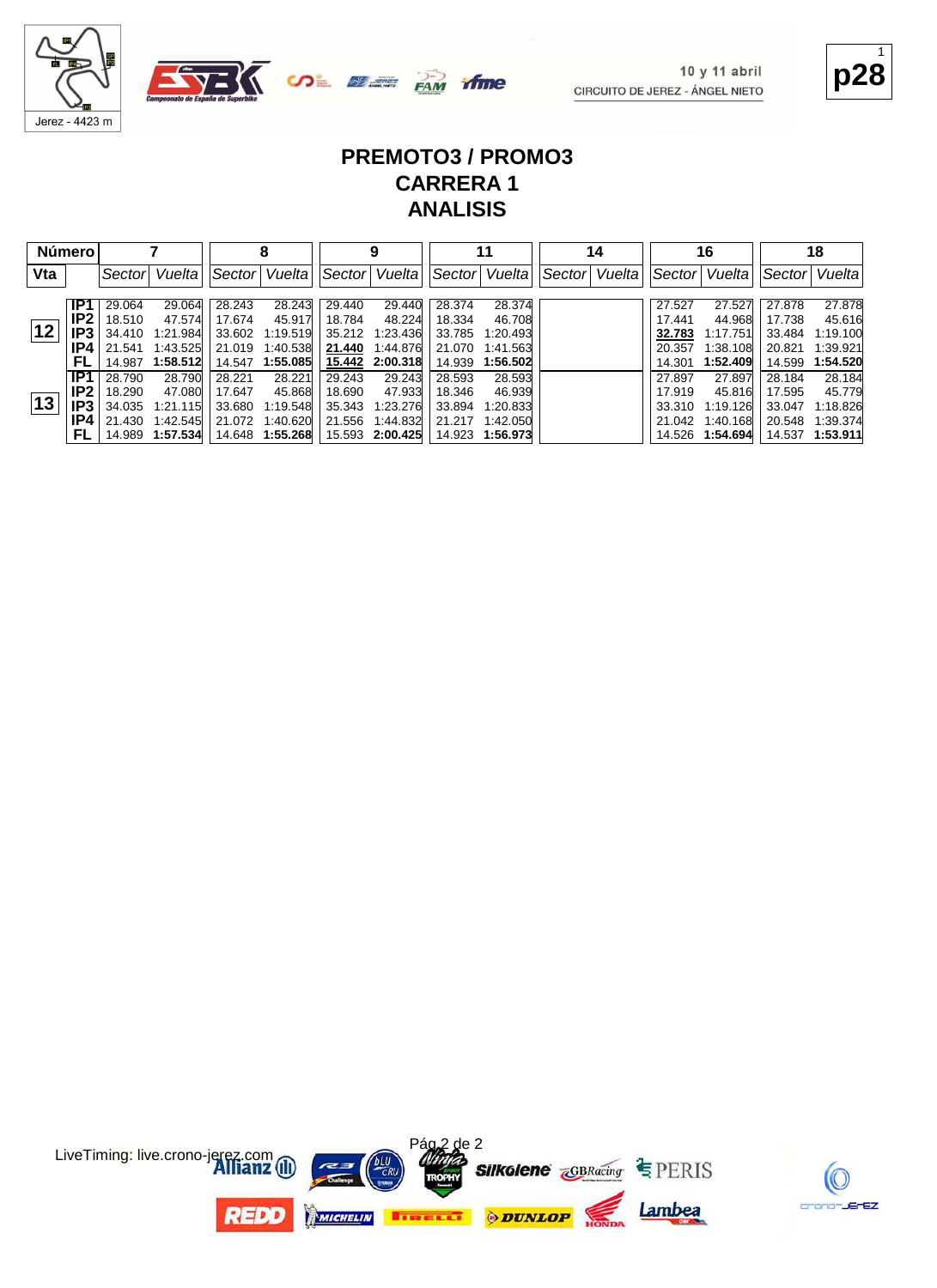

**OLEE PAM** 

**p28** 2

#### **PREMOTO3 / PROMO3 CARRERA 1 ANALISIS**

ifme

| <b>Número</b>           |                                    | 22                                     | 24                                     | 25                                     | 34                                     | 35                                     | 37                                     | 41                                     |
|-------------------------|------------------------------------|----------------------------------------|----------------------------------------|----------------------------------------|----------------------------------------|----------------------------------------|----------------------------------------|----------------------------------------|
| Vta                     |                                    | Vuelta<br>Sector                       | Sector Vuelta                          | Sector Vuelta                          | Sector<br>Vuelta                       | Sector Vuelta                          | Sector Vuelta                          | Vuelta<br>Sectorl                      |
|                         | IP1                                | 30.802<br>30.802                       | 31.119<br>31.119                       | 31.508<br>31.508                       | 30.002<br>30.002                       | 31.040<br>31.040                       | 31.103<br>31.103                       | 29.397<br>29.397                       |
|                         | IP <sub>2</sub>                    | 18.377<br>49.179                       | 18.399<br>49.518                       | 18.593<br>50.101                       | 17.668<br>47.670                       | 18.738<br>49.778                       | 18.656<br>49.759                       | 17.791<br>47.188                       |
| $\mathbf 1$             | IP <sub>3</sub>                    | 33.933 1:23.112                        | 34.037 1:23.555                        | 1:25.335<br>35.234                     | 33.832<br>1:21.502                     | 34.651 1:24.429                        | 34.618 1:24.377                        | 33.977 1:21.165                        |
|                         | IP4                                | 20.961<br>1:44.073                     | 20.994<br>1:44.549                     | 21.870<br>1:47.205                     | 20.531<br>1:42.033                     | 21.428<br>1:45.857                     | 21.387<br>1:45.764                     | 20.914<br>1:42.079                     |
|                         | FL                                 | 15.409<br>1:59.482                     | 15.283 1:59.832                        | 15.397<br>2:02.602                     | 14.770<br>1:56.803                     | 15.586<br>2:01.443                     | 15.326<br>2:01.090                     | 14.504 1:56.583                        |
|                         | IP <sub>1</sub>                    | 28.525<br>28.525                       | 28.893<br>28.893                       | 29.546<br>29.546                       | 28.195<br>28.195                       | 29.018<br>29.018                       | 28.775<br>28.775                       | 27.925<br>27.925                       |
|                         | IP <sub>2</sub>                    | 17.968<br>46.493                       | 18.015<br>46.908                       | 18.596<br>48.142                       | 17.415<br>45.610                       | 18.365<br>47.383                       | 18.377<br>47.152                       | 17.635<br>45.560                       |
| $2^{\circ}$             | IP <sub>3</sub>                    | 34.013<br>1:20.506                     | 34.098<br>1:21.006                     | 35.232 1:23.374                        | 33.836<br>1:19.446                     | 34.024<br>1:21.407                     | 34.084<br>1:21.236                     | 1:18.700<br>33.140                     |
|                         | IP4                                | 20.849<br>1:41.355                     | 20.981<br>1:41.987                     | 1:45.315<br>21.941                     | 20.415<br>1:39.861                     | 21.561<br>1:42.968                     | 21.374<br>1:42.610                     | 1:39.303<br>20.603                     |
|                         | FL                                 | 14.970<br>1:56.325                     | 15.230<br>1:57.217                     | 15.765<br>2:01.080                     | 14.879<br>1:54.740                     | 15.367<br>1:58.335                     | 15.229<br>1:57.839                     | 1:53.793<br>14.490                     |
|                         | IP <sub>1</sub>                    | 28.505<br>28.505                       | 28.905<br>28.905                       | 29.492<br>29.492                       | 28.206<br>28.206                       | 28.893<br>28.893                       | 28.774<br>28.774                       | 27.621<br>27.621                       |
|                         | IP <sub>2</sub>                    | 18.131<br>46.636                       | 18.182<br>47.087                       | 18.915<br>48.407                       | 17.627<br>45.833                       | 18.664<br>47.557                       | 18.285<br>47.059                       | 17.535<br>45.156                       |
| $\mathbf{3}$            | IP3                                | 33.965<br>1:20.601                     | 34.049<br>1:21.136                     | 35.272 1:23.679                        | 33.918<br>1:19.751                     | 34.453<br>1:22.010                     | 34.237<br>1:21.296                     | 1:18.258<br>33.102                     |
|                         | IP4                                | 21.034<br>1:41.635                     | 21.330<br>1:42.466                     | 22.050<br>1:45.729                     | 20.697<br>1:40.448                     | 21.689<br>1:43.699                     | 21.668<br>1:42.964                     | 20.650<br>1:38.908                     |
|                         | FL                                 | 15.144 1:56.779                        | 15.025 1:57.491                        | 2:01.309<br>15.580                     | 1:55.213<br>14.765                     | 15.313<br>1:59.012                     | 15.297<br>1:58.261                     | 14.427<br>1:53.335                     |
|                         | IP <sub>1</sub>                    | 28.446<br>28.446                       | 28.932<br>28.932                       | 29.837<br>29.837                       | 27.884<br>27.884                       | 29.090<br>29.090                       | 28.820<br>28.820                       | 27.663<br>27.663                       |
| 4                       | IP <sub>2</sub><br>IP <sub>3</sub> | 46.413<br>17.967<br>34.095<br>1:20.508 | 18.088<br>47.020<br>34.008<br>1:21.028 | 48.434<br>18.597<br>35.236<br>1:23.670 | 17.638<br>45.522<br>33.820<br>1:19.342 | 18.863<br>47.953<br>34.421<br>1:22.374 | 18.464<br>47.284<br>35.064<br>1:22.348 | 45.148<br>17.485<br>33.272 1:18.420    |
|                         | IP4                                | 21.054<br>1:41.562                     | 20.961<br>1:41.989                     | 21.983<br>1:45.653                     | 20.702<br>1:40.044                     | 21.586<br>1:43.960                     | 21.733<br>1:44.081                     | 20.682 1:39.102                        |
|                         | FL                                 | 1:56.410<br>14.848                     | 1:57.157<br>15.168                     | 2:00.953<br>15.300                     | 14.828<br>1:54.872                     | 15.677<br>1:59.637                     | 15.321<br>1:59.402                     | 14.412 1:53.514                        |
|                         | IP1                                | 29.157<br>29.157                       | 28.467<br>28.467                       | 29.650<br>29.650                       | 27.953<br>27.953                       | 29.587<br>29.587                       | 28.800<br>28.800                       | 27.793<br>27.793                       |
|                         | IP <sub>2</sub>                    | 17.880<br>47.037                       | 46.565<br>18.098                       | 18.569<br>48.219                       | 17.655<br>45.608                       | 18.738<br>48.325                       | 18.571<br>47.371                       | 17.637<br>45.430                       |
| $5\overline{)}$         | IP <sub>3</sub>                    | 34.015 1:21.052                        | 34.164 1:20.729                        | 34.911<br>1:23.130                     | 33.506<br>1:19.114                     | 34.821<br>1:23.146                     | 34.894<br>1:22.265                     | 1:18.789<br>33.359                     |
|                         | IP4                                | 20.940<br>1:41.992                     | 21.291<br>1:42.020                     | 21.763<br>1:44.893                     | 20.655<br>1:39.769                     | 22.164<br>1:45.310                     | 21.388<br>1:43.653                     | 1:39.294<br>20.505                     |
|                         | FL                                 | 14.937 1:56.929                        | 15.082 1:57.102                        | 15.372 2:00.265                        | 1:54.545<br>14.776                     | 15.397 2:00.707                        | 15.241<br>1:58.894                     | 1:53.845<br>14.551                     |
|                         | IP <sub>1</sub>                    | 28.411<br>28.411                       | 28.630<br>28.630                       | 29.489<br>29.489                       | 27.850<br>27.850                       | 29.347<br>29.347                       | 28.889<br>28.889                       | 27.753<br>27.753                       |
|                         | IP <sub>2</sub>                    | 18.014<br>46.425                       | 47.144<br>18.514                       | 48.069<br>18.580                       | 17.628<br>45.478                       | 18.983<br>48.330                       | 18.469<br>47.358                       | 45.434<br>17.681                       |
| 6                       | IP <sub>3</sub>                    | 34.113 1:20.538                        | 34.464 1:21.608                        | 1:23.229<br>35.160                     | 33.667<br>1:19.145                     | 34.886<br>1:23.216                     | 34.310<br>1:21.668                     | 33.411<br>1:18.845                     |
|                         | IP4                                | 21.052<br>1:41.590                     | 21.316<br>1:42.924                     | 21.772<br>1:45.001                     | 20.550<br>1:39.695                     | 22.068<br>1:45.284                     | 21.750<br>1:43.418                     | 20.596<br>1:39.441                     |
|                         | FL                                 | 14.839 1:56.429                        | 15.001 1:57.925                        | 15.197 2:00.198                        | 14.814<br>1:54.509                     | 15.326<br>2:00.610                     | 15.224 1:58.642                        | 14.499 1:53.940                        |
|                         | IP1                                | 28.295<br>28.295                       | 28.380<br>28.380                       | 29.527<br>29.527                       | 27.966<br>27.966                       | 29.218<br>29.218                       | 28.919<br>28.919                       | 27.827<br>27.827                       |
|                         | IP <sub>2</sub>                    | 46.331<br>18.036                       | 18.289<br>46.669                       | 18.762<br>48.289                       | 45.543<br>17.577                       | 18.836<br>48.054                       | 47.519<br>18.600                       | 17.604<br>45.431                       |
| $\overline{\mathbf{7}}$ | IP <sub>3</sub>                    | 34.009<br>1:20.340                     | 34.177<br>1:20.846                     | 34.985<br>1:23.274                     | 33.883<br>1:19.426                     | 34.717<br>1:22.771                     | 34.571<br>1:22.090                     | 1:18.891<br>33.460                     |
|                         | IP4                                | 21.097 1:41.437                        | 21.361 1:42.207                        | 21.886<br>1:45.160                     | 20.758<br>1:40.184                     | 22.336<br>1:45.107                     | 21.857<br>1:43.947                     | 20.881<br>1:39.772                     |
|                         | FL<br>TP1                          | 14.936 1:56.373                        | 15.244 1:57.451                        | 15.416 2:00.576                        | 14.792<br>1:54.976                     | 2:00.488<br>15.381                     | 15.320<br>1:59.267                     | 14.528 1:54.300                        |
|                         | IP <sub>2</sub>                    | 28.322<br>28.322<br>18.001             | 28.802<br>28.802                       | 29.763<br>29.763                       | 27.950<br>27.950                       | 29.654<br>29.654                       | 28.893<br>28.893                       | 27.978<br>27.978                       |
| 8                       | IP <sub>3</sub>                    | 46.323<br>33.812 1:20.135              | 18.307<br>47.109<br>34.329<br>1:21.438 | 18.691<br>48.454<br>1:23.523<br>35.069 | 18.039<br>45.989<br>1:19.737<br>33.748 | 19.217<br>48.871<br>35.532<br>1:24.403 | 18.571<br>47.464<br>34.878<br>1:22.342 | 17.644<br>45.622<br>1:19.200<br>33.578 |
|                         | IP4                                | 21.144<br>1:41.279                     | 21.374 1:42.812                        | 1:44.972<br>21.449                     | 20.530<br>1:40.267                     | 21.982<br>1:46.385                     | 1:43.797<br>21.455                     | 1:39.938<br>20.738                     |
|                         | FL                                 | 14.921<br>1:56.200                     | 15.118 1:57.930                        | 2:00.243<br>15.271                     | 14.798<br>1:55.065                     | 15.458 2:01.843                        | 1:59.251<br>15.454                     | 1:54.397<br>14.459                     |
|                         | IP <sub>1</sub>                    | 28.494<br>28.494                       | 28.823<br>28.823                       | 29.150<br>29.150                       | 28.113<br>28.113                       | 29.227<br>29.227                       | 28.741<br>28.741                       | 28.002<br>28.002                       |
|                         | IP <sub>2</sub>                    | 17.958<br>46.452                       | 18.431<br>47.254                       | 18.338<br>47.488                       | 17.790<br>45.903                       | 18.948<br>48.175                       | 18.475<br>47.216                       | 17.669<br>45.671                       |
| 9                       | IP <sub>3</sub>                    | 34.063 1:20.515                        | 34.235 1:21.489                        | 34.915 1:22.403                        | 33.834 1:19.737                        | 34.772 1:22.947                        | 34.879 1:22.095                        | 33.344 1:19.015                        |
|                         | IP4                                | 21.106 1:41.621                        | 21.784 1:43.273                        | 21.352 1:43.755                        |                                        | 20.914 1:40.651 21.691 1:44.638        | 21.662 1:43.757                        | 20.934 1:39.949                        |
|                         | FL.                                | 14.958 1:56.579                        | 15.509 1:58.782                        | 15.122 1:58.877                        | 14.782 1:55.433                        | 15.369 2:00.007                        | 15.330 1:59.087                        | 14.510 1:54.459                        |
|                         |                                    | 28.742<br>$IP1$ 28.742                 | 29.176<br>29.176                       | 29.269<br>29.269                       | 27.932<br>27.932                       | 29.286<br>29.286                       | 29.195<br>29.195                       | 28.058<br>28.058                       |
|                         | IP <sub>2</sub>                    | 46.726<br>17.984                       | 47.739<br>18.563                       | 18.278<br>47.547                       | 17.708<br>45.640                       | 18.850<br>48.136                       | 18.546<br>47.741                       | 17.776<br>45.834                       |
| 10                      | IP3                                | 34.045 1:20.771                        | 34.539 1:22.278                        | 34.611 1:22.158                        | 33.824 1:19.464                        | 34.710 1:22.846                        | 35.100 1:22.841                        | 33.552 1:19.386                        |
|                         | P4                                 | 21.501 1:42.272                        | 21.278 1:43.556                        | 21.513 1:43.671                        | 20.928 1:40.392                        | 21.932 1:44.778                        | 21.854 1:44.695                        | 20.745 1:40.131                        |
|                         | FL.                                | 14.854 1:57.126                        | 15.154 1:58.710                        | 15.185 1:58.856                        | 14.800 1:55.192                        | 15.224 2:00.002                        | 15.344 2:00.039                        | 14.381 1:54.512                        |
|                         | IP1                                | 28.411<br>28.411                       | 28.738<br>28.738                       | 29.239<br>29.239                       | 28.265<br>28.265                       | 29.460<br>29.460                       | 29.857<br>29.857                       | 27.961<br>27.961                       |
| 11                      | IP <sub>2</sub>                    | 18.045<br>46.456                       | 18.377<br>47.115                       | 47.687<br>18.448                       | 17.777<br>46.042                       | 18.913<br>48.373                       | 18.581<br>48.438                       | 45.782<br>17.821                       |
|                         | IP3                                | 33.948 1:20.404                        | 34.170 1:21.285                        | 34.494 1:22.181                        | 33.705 1:19.747                        | 34.558 1:22.931                        | 34.712 1:23.150                        | 33.716 1:19.498                        |
|                         | IP4 I                              | 21.284 1:41.688                        | 21.331 1:42.616                        | 21.442 1:43.623                        | 20.958 1:40.705                        | 21.857 1:44.788                        | 21.981 1:45.131                        | 20.687 1:40.185                        |
|                         | FL.                                | 14.888 1:56.576                        | 15.121 1:57.737                        |                                        | 15.247 1:58.870 14.816 1:55.521        | $15.342$ 2:00.130                      | 15.396 2:00.527                        | 14.441 1:54.626                        |

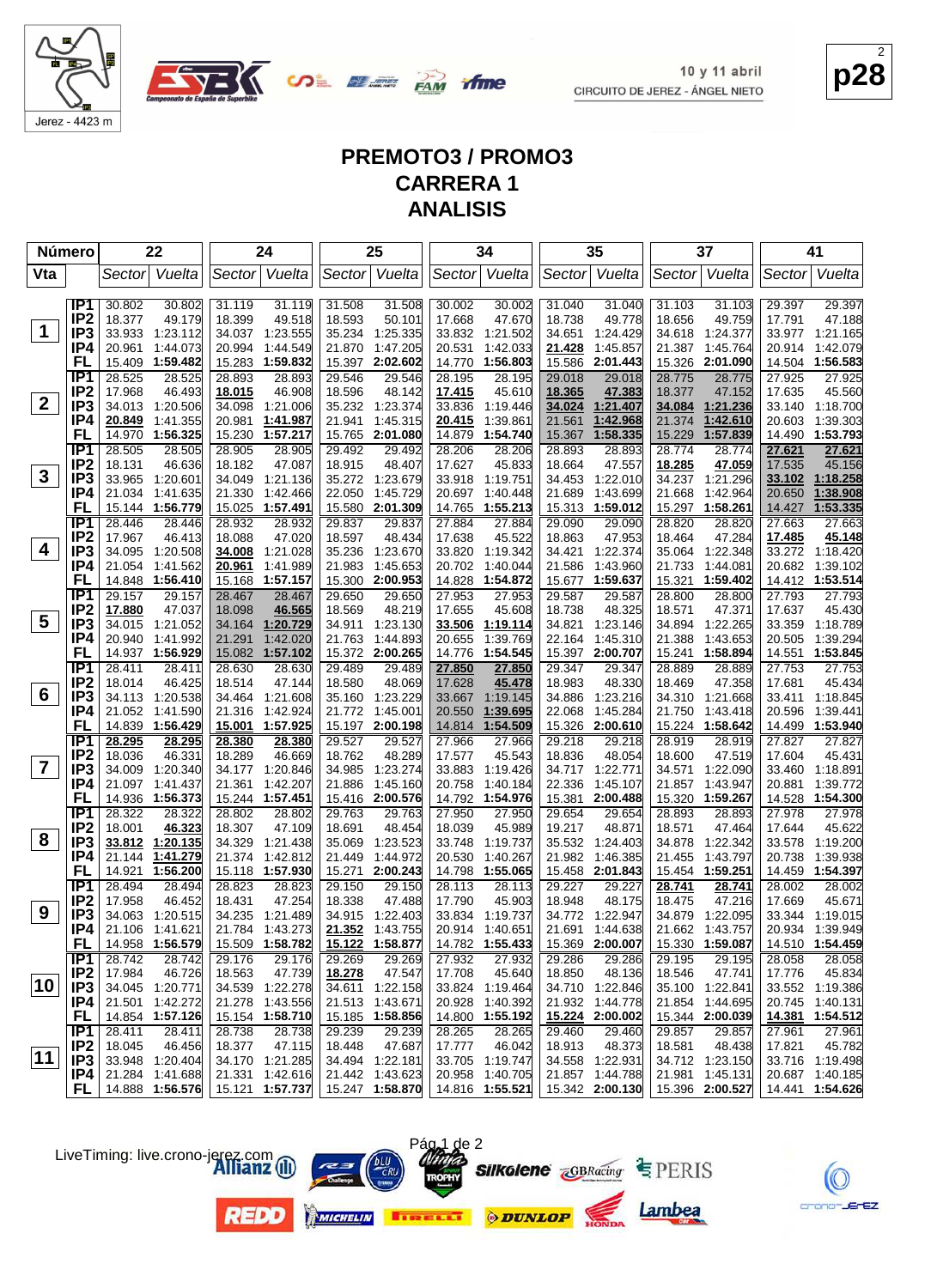



**p28** 2

#### **PREMOTO3 / PROMO3 CARRERA 1 ANALISIS**

time

|     | <b>Número</b> |                  | 22                   |                  | 24                   |                  | 25                   |                  | 34                   |                  | 35                   |                  | 37                   |                  | 41                   |
|-----|---------------|------------------|----------------------|------------------|----------------------|------------------|----------------------|------------------|----------------------|------------------|----------------------|------------------|----------------------|------------------|----------------------|
| Vta |               | Sectorl          | Vuelta               | Sector           | Vuelta               | Sector           | Vuelta               | Sector           | Vuelta               | Sector           | Vuelta               | Sector           | Vuelta               | Sector           | Vuelta               |
|     | IP1           | 28.305           | 28.305               | 28.903           | 28.903               | 28.915           | 28.915               | 28.045           | 28.045               | 29.033           | 29.033               | 28.941           | 28.941               | 27.990           | 27.990               |
|     | IP2           | 18.028           | 46.333               | 18.285           | 47.188               | 18.535           | 47.450               | 17.676           | 45.721               | 18.889           | 47.922               | 18.705           | 47.646               | 17.569           | 45.559               |
| 12  | IP3           | 33.862           | 1:20.195             | 34.279           | 1:21.467             | 34.471           | 1:21.921             | 33.754           | 1:19.475             | 35.785           | 1:23.707             | 34.245           | 1:21.891             | 33.592           | 1:19.151             |
|     | IP4           | 21.150<br>14.837 | 1:41.345<br>1:56.182 | 21.872<br>15.040 | 1:43.339<br>1:58.379 | 21.420<br>15.231 | 1:43.341<br>1:58.572 | 20.875<br>14.647 | 1:40.350<br>1:54.997 | 21.587<br>15.294 | 1:45.294<br>2:00.588 | 21.546<br>15.296 | 1:43.437<br>1:58.733 | 20.842<br>14.473 | 1:39.993<br>1:54.466 |
|     | IP1           | 28.377           | 28.377               | 28.797           | 28.797               | 29.079           | 29.079               | 28.079           | 28.079               | 28.871           | 28.871               | 28.923           | 28.923               | 28.033           | 28,033               |
|     | IP2.          | 18.050           | 46.427               | 18.299           | 47.096               | 18.388           | 47.467               | 17.669           | 45.748               | 18.888           | 47.759               | 18.476           | 47.399               | 17.639           | 45.672               |
| 13  | IP3           | 33.915           | 1:20.342             | 34.579           | 1:21.675             | 34.700           | 1:22.167             | 33.858           | 1:19.606             | 34.177           | 1:21.936             | 34.427           | 1:21.826             | 33.483           | 1:19.155             |
|     | IP4           | 21.133           | 1:41.475             | 21.263           | 1:42.938             | 21.565           | 1:43.732             | 20,907           | 1:40.513             | 21.975           | 1:43.911             | 21.362           | 1:43.188             | 20.419           | 1:39.574             |
|     |               | 14.896           | 1:56.371             | 15.206           | 1:58.144             | 15.214           | 1:58.946             | 14.826           | 1:55.339             | 15.247           | 1:59.158             | 15.178           | 1:58.366             | 14.400           | 1:53.974             |



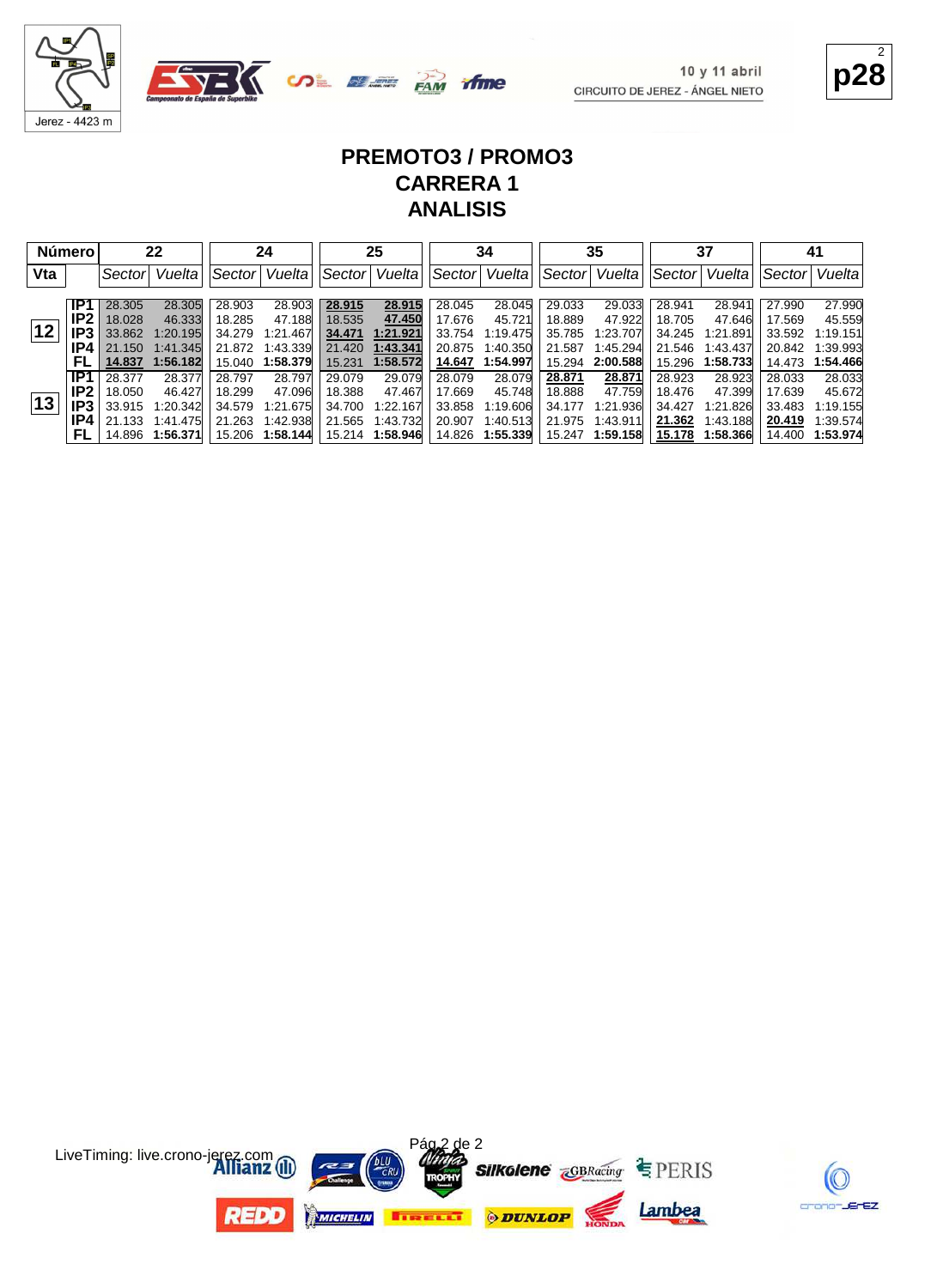

**OL SEE PAM** 

**p28** 3

#### **PREMOTO3 / PROMO3 CARRERA 1 ANALISIS**

*ifme* 

| <b>Número</b>           |                                    |                  | 44                          |                  | 49                          |                  | 54                          |                  | 57                                |                  | 58                   |                  | 74                          |                  | 94                          |
|-------------------------|------------------------------------|------------------|-----------------------------|------------------|-----------------------------|------------------|-----------------------------|------------------|-----------------------------------|------------------|----------------------|------------------|-----------------------------|------------------|-----------------------------|
| Vta                     |                                    | Sector           | Vuelta                      |                  | Sector Vuelta               |                  | Sector Vuelta               |                  | Sector Vuelta                     |                  | Sector Vuelta        |                  | Sector Vuelta               | Sector           | Vuelta                      |
|                         |                                    |                  |                             |                  |                             |                  |                             |                  |                                   |                  |                      |                  |                             |                  |                             |
|                         | IP1                                | 31.386           | 31.386                      | 31.429           | 31.429                      | 30.826           | 30.826                      | 29.759           | 29.759                            | 30.106           | 30.106               | 30.057           | 30.057                      | 30.014           | 30.014                      |
|                         | IP <sub>2</sub>                    | 18.629           | 50.015                      | 18.418           | 49.847                      | 18.415           | 49.241                      | 17.857           | 47.616                            | 17.510           | 47.616               | 17.559           | 47.616                      | 17.680           | 47.694                      |
| $\mathbf 1$             | IP <sub>3</sub>                    | 34.334           | 1:24.349                    | 34.499           | 1:24.346                    |                  | 34.376 1:23.617             | 33.735           | 1:21.351                          | 33.567           | 1:21.183             |                  | 33.851 1:21.467             | 33.869           | 1:21.563                    |
|                         | IP4                                | 21.518           | 1:45.867                    |                  | 21.387 1:45.733             | 20.986           | 1:44.603                    | 20.656           | 1:42.007                          | 20.788           | 1:41.971             | 20.786           | 1:42.253                    | 20.756           | 1:42.319                    |
|                         | FL                                 | 15.589           | 2:01.456                    |                  | 15.685 2:01.418             | 15.444           | 2:00.047                    | 14.751           | 1:56.758                          | 14.656           | 1:56.627             | 14.801           | 1:57.054                    | 14.656           | 1:56.975                    |
|                         | IP <sub>1</sub>                    | 28.760           | 28.760                      | 28.726           | 28.726                      | 28.799           | 28.799                      | 28.596           | 28.596                            | 27.799           | 27.799               | 27.940           | 27.940                      | 28.299           | 28.299                      |
| $\overline{2}$          | IP <sub>2</sub><br>IP <sub>3</sub> | 17.933<br>34.303 | 46.693<br>1:20.996          | 18.100<br>34.278 | 46.826<br>1:21.104          | 18.394           | 47.193<br>34.127 1:21.320   | 17.657<br>33.862 | 46.253<br>1:20.115                | 17.560<br>32.764 | 45.359<br>1:18.123   | 17.423<br>33.630 | 45.363<br>1:18.993          | 17.374<br>33.546 | 45.673<br>1:19.219          |
|                         | IP4                                | 20.909           | 1:41.905                    | 21.251           | 1:42.355                    | 20.789           | 1:42.109                    | 21.108           | 1:41.223                          | 20.243           | 1:38.366             | 20.679           | 1:39.672                    | 20.840           | 1:40.059                    |
|                         | FL                                 | 18.554           | 2:00.459                    | 15.108           | 1:57.463                    | 15.264           | 1:57.373                    | 14.732           | 1:55.955                          | 14.467           | 1:52.833             | 14.710           | 1:54.382                    |                  | 14.801 1:54.860             |
|                         | IP1                                | 28.844           | 28.844                      | 29.046           | 29.046                      | 28.513           | 28.513                      | 28.189           | 28.189                            | 27.346           | 27.346               | 28.087           | 28.087                      | 28.145           | 28.145                      |
|                         | IP <sub>2</sub>                    | 18.258           | 47.102                      | 18.512           | 47.558                      | 18.381           | 46.894                      | 17.944           | 46.133                            | 17.624           | 44.970               | 17.732           | 45.819                      | 17.673           | 45.818                      |
| $\mathbf{3}$            | IP <sub>3</sub>                    | 34.261           | 1:21.363                    |                  | 34.382 1:21.940             | 33.818           | 1:20.712                    | 33.946           | 1:20.079                          | 32.578           | 1:17.548             | 33.911           | 1:19.730                    | 33.429           | 1:19.247                    |
|                         | IP4                                | 21.260           | 1:42.623                    |                  | 21.717 1:43.657             | 21.172           | 1:41.884                    | 21.145           | 1:41.224                          | 20.484           | 1:38.032             | 20.588           | 1:40.318                    |                  | 20.965 1:40.212             |
|                         | FL                                 | 15.471           | 1:58.094                    | 15.286           | 1:58.943                    | 15.103           | 1:56.987                    | 14.691           | 1:55.915                          | 14.501           | 1:52.533             | 14.867           | 1:55.185                    |                  | 14.471 1:54.683             |
|                         | TP <sub>1</sub>                    | 28.484           | 28.484                      | 28.784           | 28.784                      | 28.550           | 28.550                      | 28.102           | 28.102                            | 27.237           | 27.237               | 27.871           | 27.871                      | 28.080           | 28.080                      |
|                         | IP <sub>2</sub>                    | 18.387           | 46.871                      | 18.396           | 47.180                      | 18.548           | 47.098                      | 17.947           | 46.049                            | 17.401           | 44.638               | 17.537           | 45.408                      | 17.461           | 45.541                      |
| 4                       | IP <sub>3</sub>                    | 34.431           | 1:21.302                    |                  | 34.647 1:21.827             | 34.031           | 1:21.129                    | 33.988           | 1:20.037                          | 32.711           | 1:17.349             | 33.049           | 1:18.457                    | 33.300           | <u>1:18.841</u>             |
|                         | IP4                                | 21.132           | 1:42.434                    | 21.902           | 1:43.729                    | 21.280           | 1:42.409                    | 21.263           | 1:41.300                          | 20.296           | 1:37.645             | 20.422           | 1:38.879                    | <u>20.629</u>    | <u>1:39.470</u>             |
|                         | FL                                 | 15.291           | 1:57.725                    |                  | 15.118 1:58.847             | 15.329           | 1:57.738                    | 14.772           | 1:56.072                          | 14.412           | 1:52.057             | 14.814           | 1:53.693                    | 14.540           | 1:54.010                    |
|                         | IP1<br>IP <sub>2</sub>             | 28.755<br>18.183 | 28.755                      | 29.095           | 29.095<br>47.648            | 28.420<br>18.106 | 28.420<br>46.526            | 28.211           | 28.211<br>46.315                  | 27.246           | 27.246               | 27.922           | 27.922                      | 28.180<br>17.749 | 28.180                      |
| 5                       | IP <sub>3</sub>                    |                  | 46.938<br>34.543 1:21.481   | 18.553<br>34.419 | 1:22.067                    | 33.855           | 1:20.381                    | 18.104<br>33.904 | 1:20.219                          | 17.614<br>32.735 | 44.860<br>1:17.595   | 17.983<br>33.542 | 45.905<br>1:19.447          | 33.498           | 45.929<br>1:19.427          |
|                         | IP4                                | 21.752           | 1:43.233                    | 21.929           | 1:43.996                    | 21.210           | 1:41.591                    | 21.012           | 1:41.231                          | 20.201           | 1:37.796             | 20.695           | 1:40.142                    | 20.969           | 1:40.396                    |
|                         | FL                                 | 15.539           | 1:58.772                    |                  | 15.145 1:59.141             | 15.108           | 1:56.699                    | 14.873           | 1:56.104                          | 14.352           | 1:52.148             | 14.869           | 1:55.011                    | 14.554           | 1:54.950                    |
|                         | IP <sub>1</sub>                    | 28.679           | 28.679                      | 28.932           | 28.932                      | 28.597           | 28.597                      | 28.321           | 28.321                            | 27.314           | 27.314               | 27.917           | 27.917                      | 28.178           | 28.178                      |
|                         | IP <sub>2</sub>                    | 18.439           | 47.118                      | 18.545           | 47.477                      | 18.659           | 47.256                      | 18.131           | 46.452                            | 17.571           | 44.885               | 17.810           | 45.727                      | 17.715           | 45.893                      |
| 6                       | IP <sub>3</sub>                    | 34.511           | 1:21.629                    |                  | 34.443 1:21.920             |                  | 34.040 1:21.296             | 33.743           | 1:20.195                          |                  | 32.802 1:17.687      |                  | 33.824 1:19.551             |                  | 33.760 1:19.653             |
|                         | IP4                                |                  | 21.817 1:43.446             | 21.891           | 1:43.811                    | 21.270           | 1:42.566                    | 21.088           | 1:41.283                          | 20.363           | 1:38.050             |                  | 20.624 1:40.175             | 20.892           | 1:40.545                    |
|                         | FL                                 | 15.385           | 1:58.831                    |                  | 15.142 1:58.953             | 15.066           | 1:57.632                    | 14.738           | 1:56.021                          | 14.364           | 1:52.414             | 14.703           | 1:54.878                    |                  | 14.517 1:55.062             |
|                         | IP1                                | 28.891           | 28.891                      | 29.410           | 29.410                      | 28.689           | 28.689                      | 28.361           | 28.361                            | 27.862           | 27.862               | 28.043           | 28.043                      | 28.264           | 28.264                      |
| $\overline{\mathbf{7}}$ | IP <sub>2</sub>                    | 18.178           | 47.069                      | 18.412           | 47.822                      | 18.566           | 47.255                      | 18.024           | 46.385                            | 17.617           | 45.479               | 18.078           | 46.121                      | 17.704           | 45.968                      |
|                         | IP <sub>3</sub>                    | 34.658           | 1:21.727                    |                  | 34.396 1:22.218             | 34.276           | 1:21.531                    | 33.769           | 1:20.154                          |                  | 33.532 1:19.011      | 33.375           | 1:19.496                    | 33.551           | 1:19.519                    |
|                         | IP4<br>FL                          | 21.764           | 1:43.491<br>15.455 1:58.946 | 21.940           | 1:44.158<br>15.195 1:59.353 | 21.327           | 1:42.858<br>15.127 1:57.985 | 21.245<br>14.654 | 1:41.399<br>1:56.053              | 20.574<br>14.551 | 1:39.585<br>1:54.136 | 20.885           | 1:40.381<br>14.795 1:55.176 | 21.041           | 1:40.560<br>14.455 1:55.015 |
|                         | IP <sub>1</sub>                    | 29.320           | 29.320                      | 28.991           | 28.991                      | 28.924           | 28.924                      | 28.447           | 28.447                            | 27.447           | 27.447               | 28.421           | 28.421                      | 28.311           | 28.311                      |
|                         | IP <sub>2</sub>                    | 18.083           | 47.403                      | 18.248           | 47.239                      | 18.319           | 47.243                      | 18.190           | 46.637                            | 17.554           | 45.001               | 17.550           | 45.971                      | 17.742           | 46.053                      |
| 8                       | IP <sub>3</sub>                    | 34.907           | 1:22.310                    | 34.548           | 1:21.787                    | 33.958           | 1:21.201                    | 33.782           | 1:20.419                          | 32.622           | 1:17.623             | 33.367           | 1:19.338                    | 33.591           | 1:19.644                    |
|                         | IP4                                | 21.448           | 1:43.758                    | 21.622           | 1:43.409                    | 21.334           | 1:42.535                    | 21.207           | 1:41.626                          | 20.449           | 1:38.072             | 20.979           | 1:40.317                    | 20.994           | 1:40.638                    |
|                         | FL                                 |                  | 15.387 1:59.145             |                  | 15.267 1:58.676             |                  | 15.193 1:57.728             |                  | 14.800 1:56.426                   |                  | 14.417 1:52.489      | 14.990           | 1:55.307                    |                  | 14.660 1:55.298             |
|                         | IP <sub>1</sub>                    | 28.851           | 28.851                      | 28.923           | 28.923                      | 28.865           | 28.865                      | 28.637           | 28.637                            | 27.345           | 27.345               | 27.934           | 27.934                      | 28.248           | 28.248                      |
|                         | IP <sub>2</sub>                    | 18.363           | 47.214                      | 18.660           | 47.583                      | 18.771           | 47.636                      | 18.096           | 46.733                            | 17.574           | 44.919               | 18.026           | 45.960                      | 17.803           | 46.051                      |
| 9                       | IP <sub>3</sub>                    |                  | 34.954 1:22.168             |                  | 35.230 1:22.813             |                  | 34.012 1:21.648             |                  | 33.912 1:20.645                   |                  | 32.612 1:17.531      |                  | 33.645 1:19.605             |                  | 33.783 1:19.834             |
|                         | IP4                                |                  | 21.726 1:43.894             |                  | 21.458 1:44.271             |                  | 21.939 1:43.587             |                  | 21.240 1:41.885 20.359 1:37.890   |                  |                      |                  | 20.823 1:40.428             |                  | 20.907 1:40.741             |
|                         | FL.                                |                  | 15.470 1:59.364             |                  | 15.410 1:59.681             |                  | 15.391 1:58.978             |                  | 14.807 1:56.692                   |                  | 14.453 1:52.343      |                  | 14.802 1:55.230             |                  | 14.486 1:55.227             |
|                         | IP1<br>IP <sub>2</sub>             | 29.073<br>18.620 | 29.073<br>47.693            | 29.081           | 29.081<br>47.569            | 29.152<br>18.796 | 29.152<br>47.948            | 28.595<br>18.075 | 28.595<br>46.670                  | 27.301<br>17.652 | 27.301<br>44.953     | 27.967<br>17.749 | 27.967<br>45.716            | 28.245<br>17.733 | 28.245<br>45.978            |
| 10                      | IP <sub>3</sub>                    |                  | 34.930 1:22.623             | 18.488           | 34.644 1:22.213             |                  | 34.499 1:22.447             | 34.131           | 1:20.801                          |                  | 32.919 1:17.872      |                  | 33.517 1:19.233             |                  | 33.578 1:19.556             |
|                         | IP4                                |                  | 21.883 1:44.506             |                  | 22.283 1:44.496             |                  | 21.137 1:43.584             | 21.523           | 1:42.324                          |                  | 20.466 1:38.338      |                  | 21.067 1:40.300             |                  | 21.163 1:40.719             |
|                         | <b>FL</b>                          |                  | 15.480 1:59.986             |                  | 15.327 1:59.823             |                  | 15.199 1:58.783             |                  | 14.692 1:57.016                   |                  | 14.402 1:52.740      |                  | 14.944 1:55.244             |                  | 14.698 1:55.417             |
|                         | IP1                                | 29.399           | 29.399                      | 29.579           | 29.579                      | 28.844           | 28.844                      | 28.481           | 28.481                            | 27.411           | 27.411               | 28.202           | 28.202                      | 28.372           | 28.372                      |
|                         | IP <sub>2</sub>                    | 18.655           | 48.054                      | 18.579           | 48.158                      | 18.420           | 47.264                      | 18.174           | 46.655                            | 17.640           | 45.051               | 17.902           | 46.104                      | 17.772           | 46.144                      |
| $ 11\rangle$            | IP <sub>3</sub>                    |                  | 34.949 1:23.003             |                  | 34.685 1:22.843             |                  | 34.131 1:21.395             |                  | 34.070 1:20.725                   |                  | 32.850 1:17.901      |                  | 33.854 1:19.958             |                  | 33.611 1:19.755             |
|                         | IP4                                |                  | 21.770 1:44.773             |                  | 22.085 1:44.928             |                  | 21.237 1:42.632             |                  | 21.728 1:42.453                   |                  | 20.463 1:38.364      |                  | 20.691 1:40.649             |                  | 21.016 1:40.771             |
|                         | FL.                                |                  | 15.279 2:00.052             |                  | 15.299 2:00.227             |                  | 15.132 1:57.764             |                  | 14.712 1:57.165   14.421 1:52.785 |                  |                      |                  | 14.808 1:55.457             |                  | 14.541 1:55.312             |

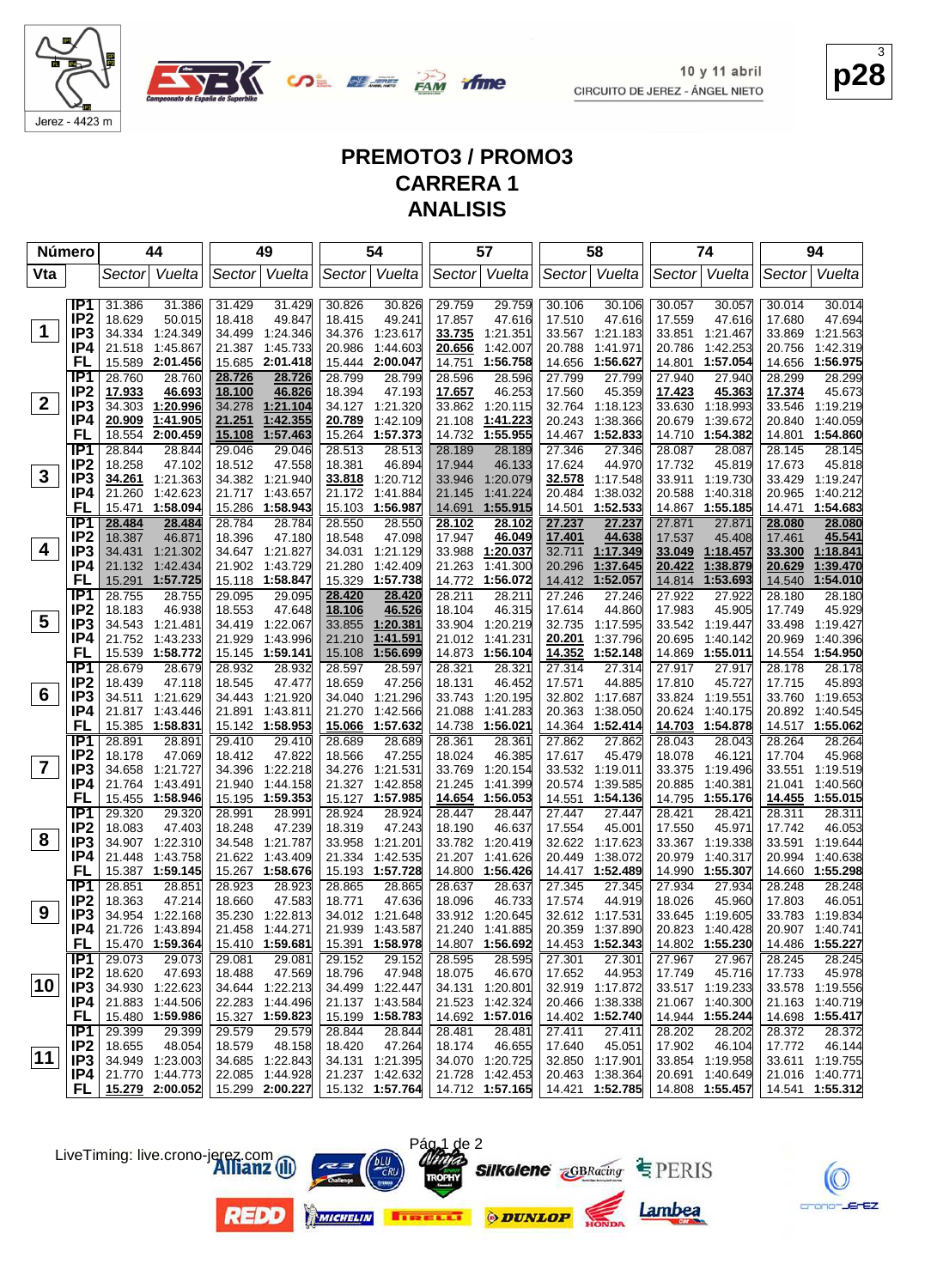

**OLEE PAM**  $\Delta =$ 

**p28** 3

#### **PREMOTO3 / PROMO3 CARRERA 1 ANALISIS**

time

| <b>Número</b> |      |        | 44              |        | 49              |        | 54              |        | 57              |         | 58       |        | 74       |        | 94              |
|---------------|------|--------|-----------------|--------|-----------------|--------|-----------------|--------|-----------------|---------|----------|--------|----------|--------|-----------------|
| Vta           |      | Sector | Vuelta          | Sector | Vuelta          | Sector | Vuelta          | Sector | Vuelta          | ∣Sector | Vuelta   | Sector | Vuelta   | Sector | Vuelta          |
|               | IP1  | 29.020 | 29.020          | 29.049 | 29.049          | 28.943 | 28.943          | 28.344 | 28.344          | 27.366  | 27.366   | 28.033 | 28.033   | 28.285 | 28.285          |
|               | IP2. | 18.742 | 47.762          | 18.708 | 47.757          | 18.305 | 47.248          | 18.199 | 46.543          | 17.611  | 44.977   | 18.064 | 46.097   | 17.716 | 46.001          |
| 12            | IP3  | 34.525 | 1:22.287        | 34.871 | 1:22.628        | 34.094 | 1:21.342        | 33.958 | 1:20.501        | 32.835  | 1:17.812 | 33.434 | 1:19.531 | 33.748 | 1:19.749        |
|               | IP4  | 21.496 | 1:43.783        | 21.490 | 1:44.118        | 21.641 | 1:42.983        | 21.275 | 1:41.776        | 20.429  | 1:38.241 | 20.879 | 1:40.410 | 20.889 | 1:40.638        |
|               | FL   |        | 15.512 1:59.295 |        | 15.358 1:59.476 | 15.221 | 1:58.204        | 14.799 | 1:56.575        | 14.382  | 1:52.623 | 14.847 | 1:55.257 | 14.494 | 1:55.132        |
|               | IP1  | 28.833 | 28.833          | 29.043 | 29.043          | 28.985 | 28.985          | 28.333 | 28.333          |         |          | 27.823 | 27.823   | 28.217 | 28.217          |
|               | IP2. | 18.211 | 47.044          | 18.497 | 47.540          | 18.364 | 47.349          | 18.184 | 46.517          |         |          | 17.987 | 45.810   | 17.700 | 45.917          |
| 13            | IP3  | 34.569 | 1:21.613        | 34.099 | 1:21.639        | 34.563 | 1:21.912        | 34.039 | 1:20.556        |         |          | 33.445 | 1:19.255 | 33.850 | 1:19.767        |
|               | IP4. | 21.404 | 1:43.017        | 21.486 | 1:43.125        | 21.178 | 1:43.090        | 21.227 | 1:41.783        |         |          | 20.897 | 1:40.152 | 21.118 | 1:40.885        |
|               | FL   |        | 15.494 1:58.511 |        | 15.479 1:58.604 |        | 15.145 1:58.235 |        | 14.873 1:56.656 |         | ------   | 15.027 | 1:55.179 |        | 14.652 1:55.537 |



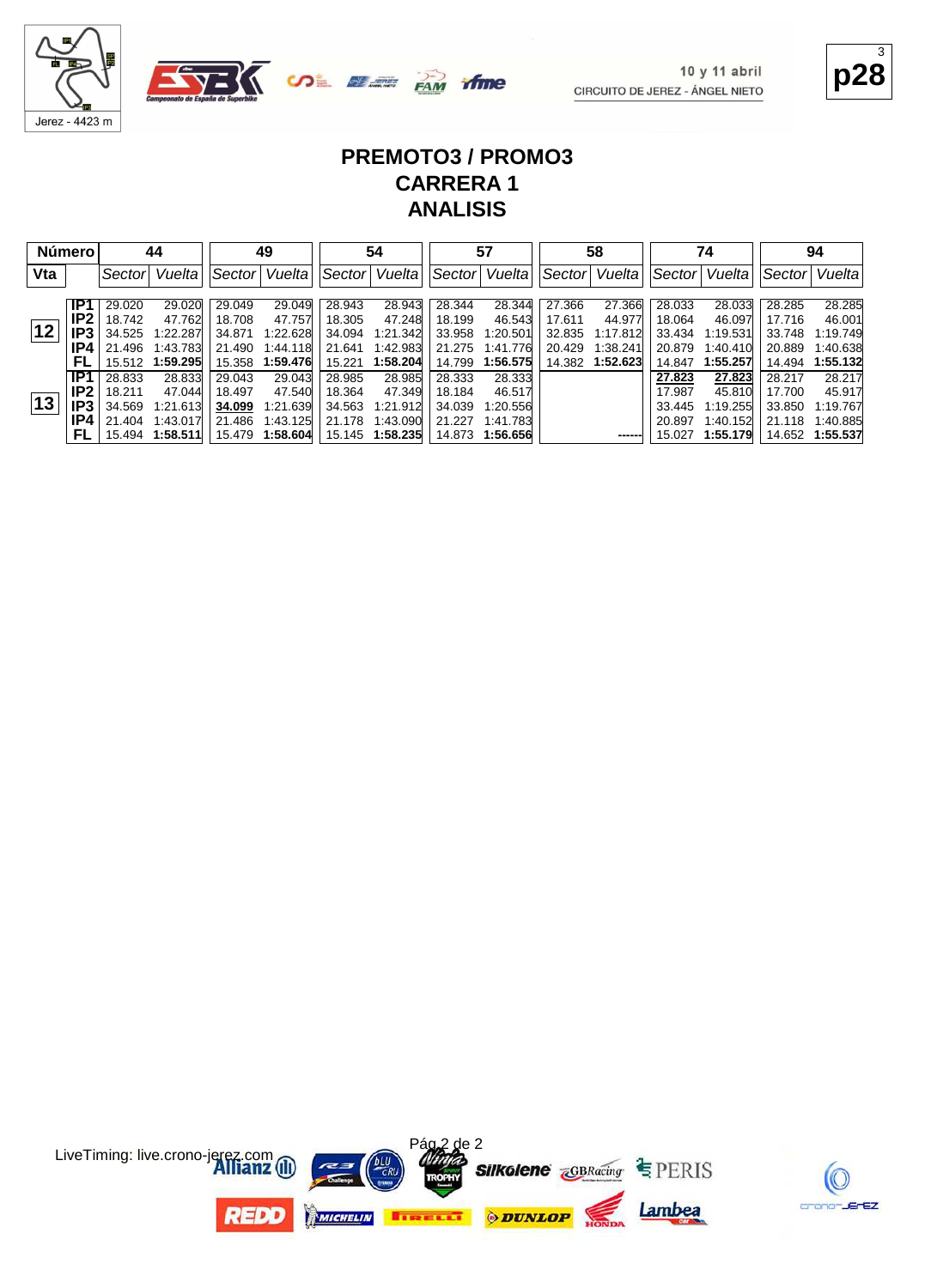

**OL SEE PAM** 



#### **PREMOTO3 / PROMO3 CARRERA 1 ANALISIS**

time

|                 | Número                             | 98                                  | $\bf{0}$                          | 0 | 0 |                             | $\mathbf 0$ |               | 0 |               | 0 |
|-----------------|------------------------------------|-------------------------------------|-----------------------------------|---|---|-----------------------------|-------------|---------------|---|---------------|---|
| Vta             |                                    | Sector Vuelta                       | Sector   Vuelta   Sector   Vuelta |   |   | Sector Vuelta Sector Vuelta |             | Sector Vuelta |   | Sector Vuelta |   |
|                 |                                    |                                     |                                   |   |   |                             |             |               |   |               |   |
|                 | IP1                                | 31.572<br>31.572                    |                                   |   |   |                             |             |               |   |               |   |
|                 | IP <sub>2</sub>                    | 50.296<br>18.724                    |                                   |   |   |                             |             |               |   |               |   |
| 1               | IP3                                | 35.314 1:25.610                     |                                   |   |   |                             |             |               |   |               |   |
|                 | IP4                                | 21.625 1:47.235                     |                                   |   |   |                             |             |               |   |               |   |
|                 | FL                                 | 15.692 2:02.927                     |                                   |   |   |                             |             |               |   |               |   |
|                 | IP1                                | 29.290<br>29.290                    |                                   |   |   |                             |             |               |   |               |   |
| $\mathbf{2}$    | IP <sub>2</sub><br>IP <sub>3</sub> | 18.454<br>47.744<br>35.350 1:23.094 |                                   |   |   |                             |             |               |   |               |   |
|                 | IP4                                | 21.733 1:44.827                     |                                   |   |   |                             |             |               |   |               |   |
|                 | FL                                 | 15.764 2:00.591                     |                                   |   |   |                             |             |               |   |               |   |
|                 | <b>IP1</b>                         | 29.613<br>29.613                    |                                   |   |   |                             |             |               |   |               |   |
|                 | IP <sub>2</sub>                    | 18.872<br>48.485                    |                                   |   |   |                             |             |               |   |               |   |
| $3\phantom{a}$  | IP <sub>3</sub>                    | 35.388 1:23.873                     |                                   |   |   |                             |             |               |   |               |   |
|                 | IP4                                | 21.932 1:45.805                     |                                   |   |   |                             |             |               |   |               |   |
|                 | FL                                 | 15.558 2:01.363                     |                                   |   |   |                             |             |               |   |               |   |
|                 | <b>IP1</b>                         | 29.637<br>29.637                    |                                   |   |   |                             |             |               |   |               |   |
|                 | IP <sub>2</sub>                    | 18.646<br>48.283                    |                                   |   |   |                             |             |               |   |               |   |
| 4               | IP <sub>3</sub>                    | 35.565 1:23.848                     |                                   |   |   |                             |             |               |   |               |   |
|                 | IP4                                | 21.921 1:45.769                     |                                   |   |   |                             |             |               |   |               |   |
|                 | FL                                 | 15.661 2:01.430<br>29.375           |                                   |   |   |                             |             |               |   |               |   |
|                 | <b>IP1</b><br>IP <sub>2</sub>      | 29.375<br>18.480<br>47.855          |                                   |   |   |                             |             |               |   |               |   |
| $5\overline{)}$ | IP <sub>3</sub>                    | 34.989 1:22.844                     |                                   |   |   |                             |             |               |   |               |   |
|                 | IP4                                | 21.615 1:44.459                     |                                   |   |   |                             |             |               |   |               |   |
|                 | FL                                 | 15.993 2:00.452                     |                                   |   |   |                             |             |               |   |               |   |
|                 | $\overline{IP1}$                   | 29.237<br>29.237                    |                                   |   |   |                             |             |               |   |               |   |
|                 | IP <sub>2</sub>                    | 18.406<br>47.643                    |                                   |   |   |                             |             |               |   |               |   |
| $6\overline{6}$ | IP <sub>3</sub>                    | 35.091 1:22.734                     |                                   |   |   |                             |             |               |   |               |   |
|                 | IP4                                | 21.766 1:44.500                     |                                   |   |   |                             |             |               |   |               |   |
|                 | FL                                 | 15.417 1:59.917                     |                                   |   |   |                             |             |               |   |               |   |
|                 | IP1                                | 29.254<br>29.254                    |                                   |   |   |                             |             |               |   |               |   |
| $\overline{7}$  | IP <sub>2</sub>                    | 18.704<br>47.958                    |                                   |   |   |                             |             |               |   |               |   |
|                 | IP3<br>IP4                         | 35.176 1:23.134<br>21.670 1:44.804  |                                   |   |   |                             |             |               |   |               |   |
|                 | FL                                 | 15.440 2:00.244                     |                                   |   |   |                             |             |               |   |               |   |
|                 | <b>IP1</b>                         | 29.771<br>29.771                    |                                   |   |   |                             |             |               |   |               |   |
|                 | IP <sub>2</sub>                    | 18.681<br>48.452                    |                                   |   |   |                             |             |               |   |               |   |
| 8               | IP3                                | 34.684 1:23.136                     |                                   |   |   |                             |             |               |   |               |   |
|                 | IP4                                | 21.541 1:44.677                     |                                   |   |   |                             |             |               |   |               |   |
|                 | FL                                 | 15.453 2:00.130                     |                                   |   |   |                             |             |               |   |               |   |
|                 | <b>IP1</b>                         | 28.797<br>28.797                    |                                   |   |   |                             |             |               |   |               |   |
|                 | IP <sub>2</sub>                    | 47.231<br>18.434                    |                                   |   |   |                             |             |               |   |               |   |
| 9               | IP <sub>3</sub><br>IP4             | 34.684 1:21.915<br>21.262 1:43.177  |                                   |   |   |                             |             |               |   |               |   |
|                 | FL                                 | 15.574 1:58.751                     |                                   |   |   |                             |             |               |   |               |   |
|                 | IP1                                | 29.083<br>29.083                    |                                   |   |   |                             |             |               |   |               |   |
|                 | IP2                                | 18.571<br>47.654                    |                                   |   |   |                             |             |               |   |               |   |
| 10              | IP <sub>3</sub>                    | 35.109 1:22.763                     |                                   |   |   |                             |             |               |   |               |   |
|                 | IP4                                | 21.372 1:44.135                     |                                   |   |   |                             |             |               |   |               |   |
|                 | <b>FL</b>                          | 15.563 1:59.698                     |                                   |   |   |                             |             |               |   |               |   |
|                 | IP1                                | 29.580<br>29.580                    |                                   |   |   |                             |             |               |   |               |   |
|                 | IP <sub>2</sub>                    | 18.473<br>48.053                    |                                   |   |   |                             |             |               |   |               |   |
| 11              | IP <sub>3</sub>                    | 35.160 1:23.213                     |                                   |   |   |                             |             |               |   |               |   |
|                 | P4                                 | 21.794 1:45.007                     |                                   |   |   |                             |             |               |   |               |   |
|                 | FL                                 | 15.655 2:00.662                     |                                   |   |   |                             |             |               |   |               |   |





**REDD** 



Pág 1 de 2



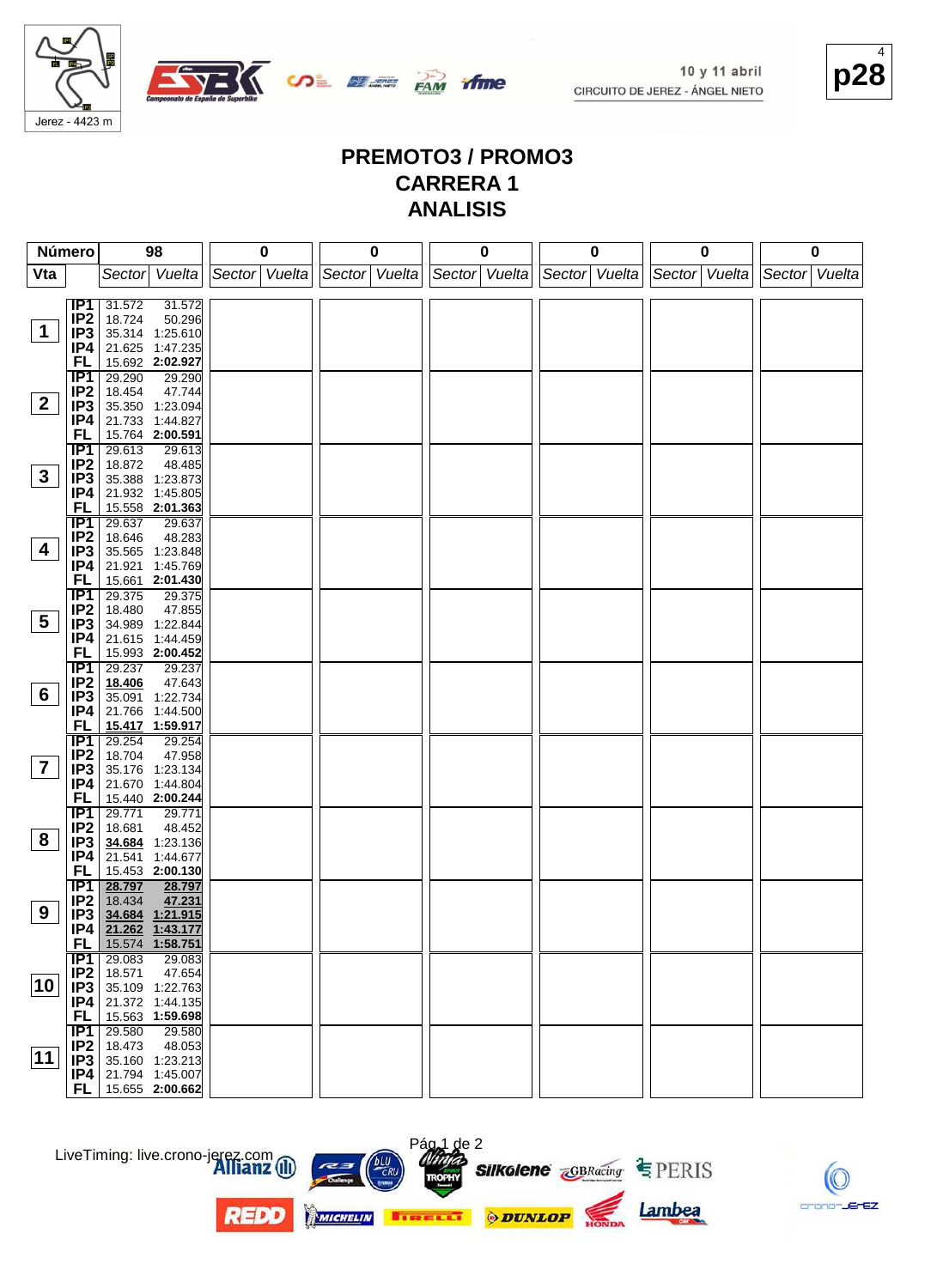

## **p28** 4

#### **PREMOTO3 / PROMO3 CARRERA 1 ANALISIS**

| Número       |                               |                  | 98                                                    |               |               |               |               |               |  |               |  |
|--------------|-------------------------------|------------------|-------------------------------------------------------|---------------|---------------|---------------|---------------|---------------|--|---------------|--|
| Vta          |                               |                  | Sector Vuelta                                         | Sector Vuelta | Sector Vuelta | Sector Vuelta | Sector Vuelta | Sector Vuelta |  | Sector Vuelta |  |
|              | IP1<br>IP <sub>2</sub>        | 29.491<br>18.833 | 29.491<br>48.324                                      |               |               |               |               |               |  |               |  |
| 12           | IP3<br>IP4<br>FL              |                  | 35.151 1:23.475<br>21.883 1:45.358<br>15.600 2:00.958 |               |               |               |               |               |  |               |  |
| $ 13\rangle$ | IP1<br>IP <sub>2</sub><br>IP3 | 29.608<br>18.696 | 29.608<br>48.304<br>35.700 1:24.004                   |               |               |               |               |               |  |               |  |
|              | IP4<br>FL                     |                  | 21.920 1:45.924<br>15.604 2:01.528                    |               |               |               |               |               |  |               |  |



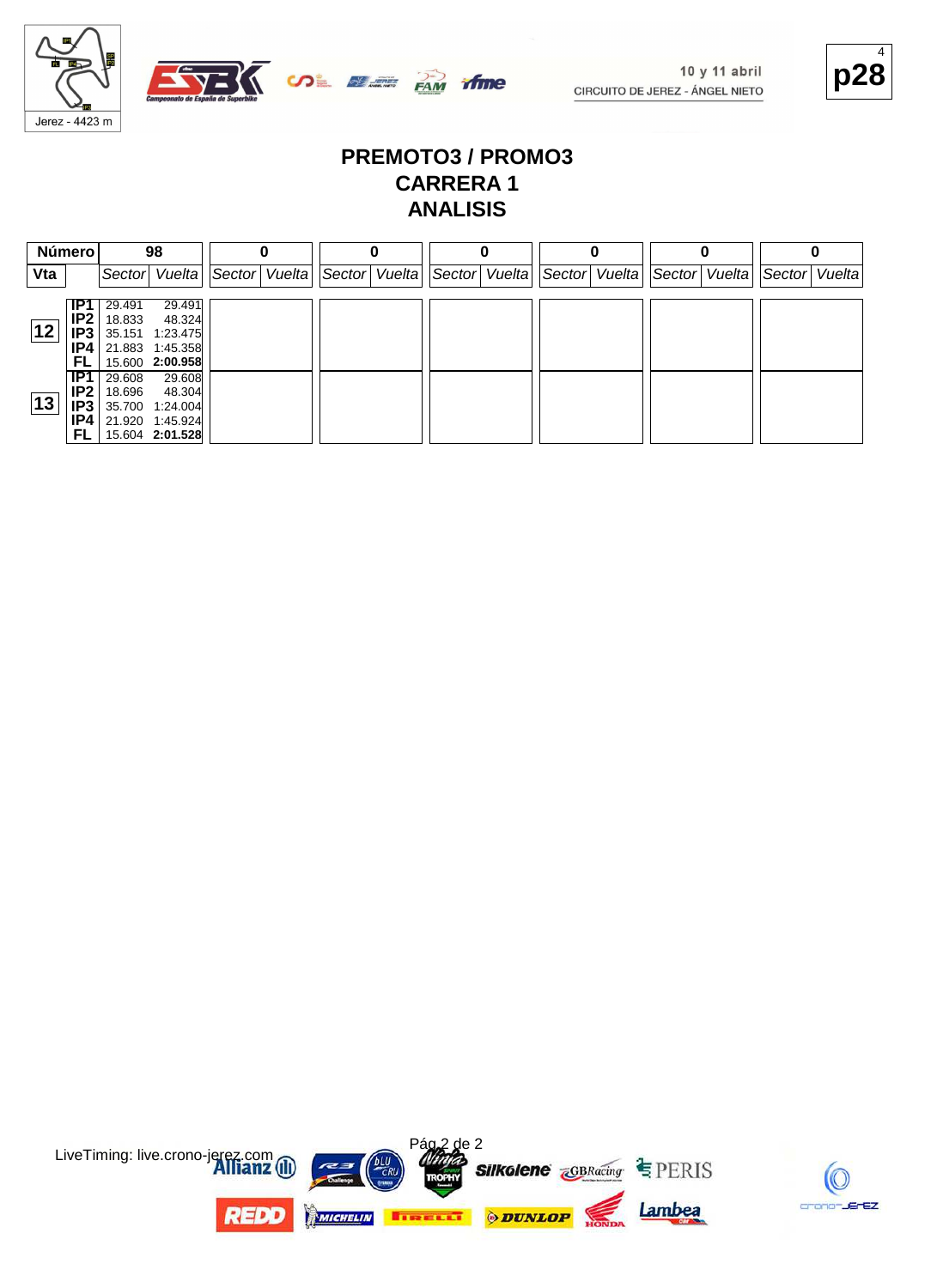



**p29**

#### **PREMOTO3 / PROMO3 CARRERA 1 40 MEJORES VUELTAS**

| <b>Dorsal</b> | <b>Piloto</b>         | <b>Nat</b> | Equipo                   | Maq.             | Hora     | <b>Vuelta</b>  | Tiempo   |
|---------------|-----------------------|------------|--------------------------|------------------|----------|----------------|----------|
| 58            | Jose L ARMARIO        | <b>ESP</b> | <b>GM FUEL-VRC TEAM</b>  |                  | 13:53:24 | 4              | 1:52.057 |
| 58            | Jose L ARMARIO        | <b>ESP</b> | <b>GM FUEL-VRC TEAM</b>  |                  | 13:55:16 | 5              | 1:52.148 |
| 16            | Alvaro FUERTES        | <b>ESP</b> | <b>FUERTES TEAM</b>      | <b>BEON</b>      | 13:57:08 | 6              | 1:52.242 |
| 58            | Jose L ARMARIO        | <b>ESP</b> | <b>GM FUEL-VRC TEAM</b>  |                  | 14:02:47 | 9              | 1:52.343 |
| 16            | Alvaro FUERTES        | <b>ESP</b> | <b>FUERTES TEAM</b>      | <b>BEON</b>      | 14:08:25 | 12             | 1:52.409 |
| 58            | Jose L ARMARIO        | <b>ESP</b> | <b>GM FUEL-VRC TEAM</b>  |                  | 13:57:08 | 6              | 1:52.414 |
| 58            | Jose L ARMARIO        | <b>ESP</b> | <b>GM FUEL-VRC TEAM</b>  |                  | 14:00:55 | 8              | 1:52.489 |
| 16            | Alvaro FUERTES        | <b>ESP</b> | <b>FUERTES TEAM</b>      | <b>BEON</b>      | 14:00:55 | 8              | 1:52.525 |
| 58            | Jose L ARMARIO        | <b>ESP</b> | <b>GM FUEL-VRC TEAM</b>  |                  | 13:51:32 | 3              | 1:52.533 |
| 58            | Jose L ARMARIO        | <b>ESP</b> | <b>GM FUEL-VRC TEAM</b>  |                  | 14:08:25 | 12             | 1:52.623 |
| 16            | Alvaro FUERTES        | <b>ESP</b> | <b>FUERTES TEAM</b>      | <b>BEON</b>      | 14:04:40 | 10             | 1:52.648 |
| 16            | Alvaro FUERTES        | <b>ESP</b> | <b>FUERTES TEAM</b>      | <b>BEON</b>      | 14:02:48 | 9              | 1:52.660 |
| 16            | Alvaro FUERTES        | <b>ESP</b> | <b>FUERTES TEAM</b>      | <b>BEON</b>      | 14:06:33 | 11             | 1:52.704 |
| 58            | Jose L ARMARIO        | <b>ESP</b> | <b>GM FUEL-VRC TEAM</b>  |                  | 14:04:40 | 10             | 1:52.740 |
| 58            | Jose L ARMARIO        | <b>ESP</b> | <b>GM FUEL-VRC TEAM</b>  |                  | 14:06:33 | 11             | 1:52.785 |
| 58            | Jose L ARMARIO        | <b>ESP</b> | <b>GM FUEL-VRC TEAM</b>  |                  | 13:49:39 | $\overline{c}$ | 1:52.833 |
| 16            | <b>Alvaro FUERTES</b> | <b>ESP</b> | <b>FUERTES TEAM</b>      | <b>BEON</b>      | 13:49:37 | $\overline{c}$ | 1:52.861 |
| 16            | Alvaro FUERTES        | <b>ESP</b> | <b>FUERTES TEAM</b>      | <b>BEON</b>      | 13:55:16 | 5              | 1:52.929 |
| 16            | Alvaro FUERTES        | <b>ESP</b> | <b>FUERTES TEAM</b>      | <b>BEON</b>      | 13:53:23 | 4              | 1:53.115 |
| 16            | Alvaro FUERTES        | <b>ESP</b> | <b>FUERTES TEAM</b>      | <b>BEON</b>      | 13:51:30 | 3              | 1:53.180 |
| 41            | Yvonne CERPA          | <b>ESP</b> | <b>IGAXTEAM</b>          | <b>BEON</b>      | 13:51:33 | 3              | 1:53.335 |
| 18            | Pablo OLIVARES        | <b>ESP</b> | <b>GM FUEL-VRC TEAM</b>  | <b>MIR RACIN</b> | 13:53:27 | 4              | 1:53.411 |
| 18            | Pablo OLIVARES        | <b>ESP</b> | <b>GM FUEL-VRC TEAM</b>  | <b>MIR RACIN</b> | 13:51:34 | 3              | 1:53.501 |
| 41            | Yvonne CERPA          | <b>ESP</b> | <b>IGAXTEAM</b>          | <b>BEON</b>      | 13:53:27 | 4              | 1:53.514 |
| 18            | Pablo OLIVARES        | <b>ESP</b> | <b>GM FUEL-VRC TEAM</b>  | <b>MIR RACIN</b> | 13:55:21 | 5              | 1:53.550 |
| 74            | Carter BROWN          | <b>GBR</b> | <b>CUNA DE CAMPEONES</b> | <b>MIR RACIN</b> | 13:53:31 | 4              | 1:53.693 |
| 41            | Yvonne CERPA          | <b>ESP</b> | <b>IGAXTEAM</b>          | <b>BEON</b>      | 13:49:40 | $\overline{c}$ | 1:53.793 |
| 41            | Yvonne CERPA          | <b>ESP</b> | <b>IGAXTEAM</b>          | <b>BEON</b>      | 13:55:21 | 5              | 1:53.845 |
| 18            | Pablo OLIVARES        | <b>ESP</b> | <b>GM FUEL-VRC TEAM</b>  | <b>MIR RACIN</b> | 13:49:40 | $\overline{c}$ | 1:53.904 |
| 18            | Pablo OLIVARES        | <b>ESP</b> | <b>GM FUEL-VRC TEAM</b>  | <b>MIR RACIN</b> | 14:10:35 | 13             | 1:53.911 |
| 18            | Pablo OLIVARES        | <b>ESP</b> | <b>GM FUEL-VRC TEAM</b>  | <b>MIR RACIN</b> | 13:57:15 | 6              | 1:53.927 |
| 41            | Yvonne CERPA          | <b>ESP</b> | <b>IGAXTEAM</b>          | <b>BEON</b>      | 13:57:15 | 6              | 1:53.940 |
| 41            | Yvonne CERPA          | <b>ESP</b> | <b>IGAXTEAM</b>          | <b>BEON</b>      | 14:10:35 | 13             | 1:53.974 |
| 94            | Marc AGUILAR          | <b>ESP</b> | QRG MOTOR RACING         | <b>BEON</b>      | 13:53:30 | 4              | 1:54.010 |
| 16            | Alvaro FUERTES        | <b>ESP</b> | <b>FUERTES TEAM</b>      | <b>BEON</b>      | 13:59:02 | 7              | 1:54.104 |
| 58            | Jose L ARMARIO        | <b>ESP</b> | <b>GM FUEL-VRC TEAM</b>  |                  | 13:59:02 | 7              | 1:54.136 |
| 18            | Pablo OLIVARES        | <b>ESP</b> | <b>GM FUEL-VRC TEAM</b>  | <b>MIR RACIN</b> | 13:59:09 | 7              | 1:54.220 |
| 41            | Yvonne CERPA          | <b>ESP</b> | <b>IGAXTEAM</b>          | <b>BEON</b>      | 13:59:09 | 7              | 1:54.300 |
| 18            | Pablo OLIVARES        | ESP        | <b>GM FUEL-VRC TEAM</b>  | <b>MIR RACIN</b> | 14:04:52 | 10             | 1:54.301 |
| 18            | Pablo OLIVARES        | <b>ESP</b> | <b>GM FUEL-VRC TEAM</b>  | <b>MIR RACIN</b> | 14:01:03 | 8              | 1:54.380 |



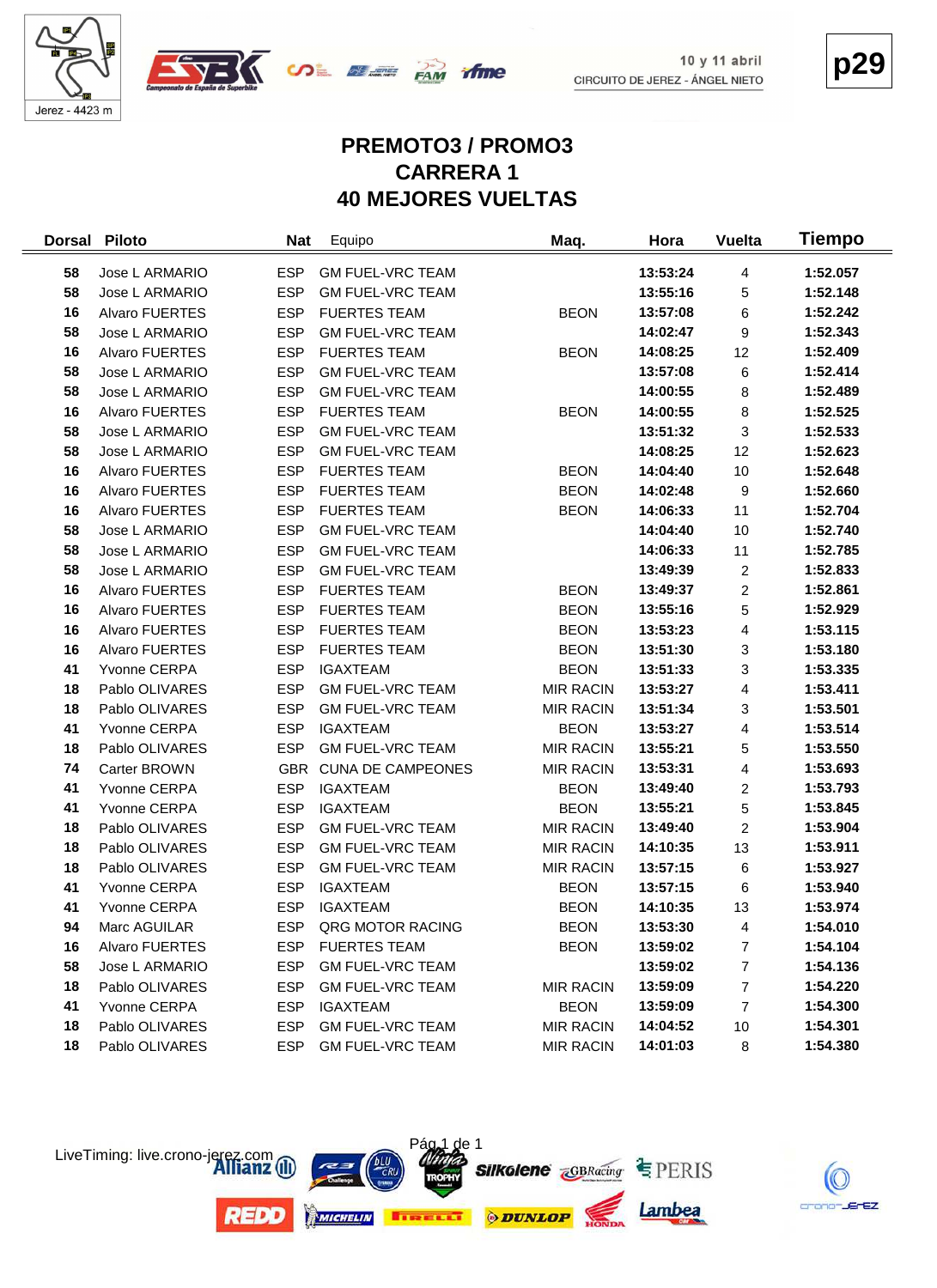





**p30**

#### **PREMOTO3 / PROMO3 CARRERA 1 TOP CINCO VUELTAS**

|     | <b>Piloto</b>             |            | Nat Equipo                       | <b>Top Five Laps</b> |          |          |          |          |  |  |  |  |  |  |
|-----|---------------------------|------------|----------------------------------|----------------------|----------|----------|----------|----------|--|--|--|--|--|--|
|     |                           |            |                                  |                      |          |          |          |          |  |  |  |  |  |  |
|     | 58 Jose L ARMARIO         | <b>ESP</b> | <b>GM FUEL-VRC TEAM</b>          | 1:52.057             | 1:52.148 | 1:52.343 | 1:52.414 | 1:52.489 |  |  |  |  |  |  |
|     | <b>16 Alvaro FUERTES</b>  | <b>ESP</b> | <b>FUERTES TEAM</b>              | 1:52.242             | 1:52.409 | 1:52.525 | 1:52.648 | 1:52.660 |  |  |  |  |  |  |
|     | 41 Yvonne CERPA           | <b>ESP</b> | <b>IGAXTEAM</b>                  | 1:53.335             | 1:53.514 | 1:53.793 | 1:53.845 | 1:53.940 |  |  |  |  |  |  |
| 18. | Pablo OLIVARES            | <b>ESP</b> | <b>GM FUEL-VRC TEAM</b>          | 1:53.411             | 1:53.501 | 1:53.550 | 1:53.904 | 1:53.911 |  |  |  |  |  |  |
|     | 74 Carter BROWN           | <b>GBR</b> | <b>CUNA DE CAMPEONES</b>         | 1:53.693             | 1:54.382 | 1:54.878 | 1:55.011 | 1:55.176 |  |  |  |  |  |  |
| 94  | Marc AGUILAR              | <b>ESP</b> | QRG MOTOR RACING                 | 1:54.010             | 1:54.683 | 1:54.860 | 1:54.950 | 1:55.015 |  |  |  |  |  |  |
| 34  | Eitan G GRAS              | <b>URU</b> | AUSTIN RACING VHC LIQUI MOLY     | 1:54.509             | 1:54.545 | 1:54.740 | 1:54.872 | 1:54.976 |  |  |  |  |  |  |
| 8   | Marco GARCIA              | <b>ESP</b> | <b>IGAXTEAM</b>                  | 1:54.512             | 1:54.774 | 1:54.972 | 1:54.998 | 1:55.001 |  |  |  |  |  |  |
| 57  | Ruben ROMERO              | <b>ESP</b> | <b>ILUSION TEAM</b>              | 1:55.915             | 1:55.955 | 1:56.021 | 1:56.053 | 1:56.072 |  |  |  |  |  |  |
| 11  | David GONZALEZ            | <b>ESP</b> | <b>CUNA DE CAMPEONES</b>         | 1:56.148             | 1:56.204 | 1:56.434 | 1:56.502 | 1:56.576 |  |  |  |  |  |  |
|     | 22 Ben Richard AUSTIN     |            | GBR AUSTIN RACING VHC LIQUI MOLY | 1:56.182             | 1:56.200 | 1:56.325 | 1:56.371 | 1:56.373 |  |  |  |  |  |  |
| 54  | Jesus RIOS                | <b>ESP</b> | <b>MRE TALENT</b>                | 1:56.699             | 1:56.987 | 1:57.373 | 1:57.632 | 1:57.728 |  |  |  |  |  |  |
| 7   | Xavi VIDAL                | <b>ESP</b> | <b>CUNA DE CAMPEONES</b>         | 1:57.048             | 1:57.067 | 1:57.102 | 1:57.160 | 1:57.534 |  |  |  |  |  |  |
| 24  | Jayant CHOTE              | NED.       | <b>CUNA DE CAMPEONES</b>         | 1:57.102             | 1:57.157 | 1:57.217 | 1:57.451 | 1:57.491 |  |  |  |  |  |  |
|     | 49 Xavier MARTINEZ        | <b>ESP</b> | <b>CUNA CAMPEONES</b>            | 1:57.463             | 1:58.604 | 1:58.676 | 1:58.847 | 1:58.943 |  |  |  |  |  |  |
|     | 44 Mark PEREZ             | <b>ESP</b> | <b>CUNA DE CAMPEONES</b>         | 1:57.725             | 1:58.094 | 1:58.511 | 1:58.772 | 1:58.831 |  |  |  |  |  |  |
| 37  | Montague J AMER           |            | GBR AUSTIN RACING VHC LIQUI MOLY | 1:57.839             | 1:58.261 | 1:58.366 | 1:58.642 | 1:58.733 |  |  |  |  |  |  |
| 35. | <b>Adrian COVARRUBIAS</b> | <b>ESP</b> | PM MOTORSPORT                    | 1:58.335             | 1:59.012 | 1:59.158 | 1:59.637 | 2:00.002 |  |  |  |  |  |  |
|     | 25 Kyle PAYNE             | GBR        | <b>CUNA DE CAMPEONES</b>         | 1:58.572             | 1:58.856 | 1:58.870 | 1:58.877 | 1:58.946 |  |  |  |  |  |  |
| 98  | Mika SIEBDRATH            |            | <b>GER CUNA DE CAMPEONES</b>     | 1:58.751             | 1:59.698 | 1:59.917 | 2:00.130 | 2:00.244 |  |  |  |  |  |  |
| 9   | <b>Elliot KASSIGIAN</b>   | FRA        | <b>CUNA CAMPEONES</b>            | 2:00.093             | 2:00.318 | 2:00.425 | 2:00.444 | 2:00.445 |  |  |  |  |  |  |
|     | 14 Eduardo GUTIERREZ      | <b>ESP</b> | <b>QRG MOTOR RACING</b>          | <b>PARRILL</b>       |          |          |          |          |  |  |  |  |  |  |

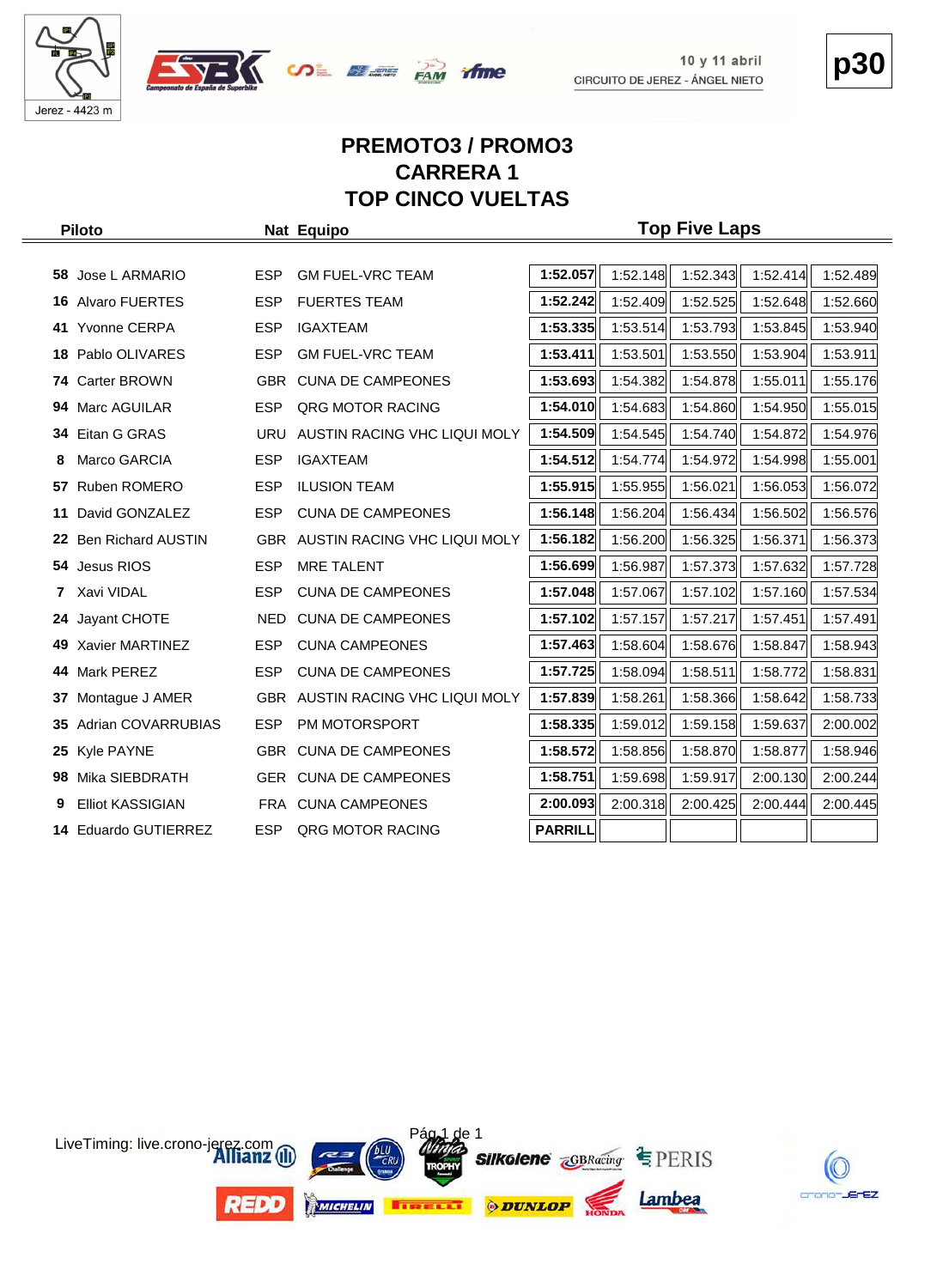



**p31**

#### **PREMOTO3 / PROMO3 CARRERA 1 40 MEJORES VELOCIDADES MÁXIMAS**

| <b>Dorsal</b> | <b>Piloto</b>  | <b>Nat</b> | Equipo                          | Maq.             | Hora     | <b>Vuelta</b>  | Vmax  |
|---------------|----------------|------------|---------------------------------|------------------|----------|----------------|-------|
| 34            | Eitan G GRAS   |            | URU AUSTIN RACING VHC LIQUI MOL | <b>BEON</b>      | 13:48:32 | 1              | 193,2 |
| 94            | Marc AGUILAR   | <b>ESP</b> | QRG MOTOR RACING                | <b>BEON</b>      | 13:46:37 | 0              | 192,5 |
| 34            | Eitan G GRAS   |            | URU AUSTIN RACING VHC LIQUI MOL | <b>BEON</b>      | 13:46:38 | 0              | 191,8 |
| 94            | Marc AGUILAR   | <b>ESP</b> | QRG MOTOR RACING                | <b>BEON</b>      | 13:48:32 | 1              | 190,5 |
| 34            | Eitan G GRAS   | <b>URU</b> | AUSTIN RACING VHC LIQUI MOL     | <b>BEON</b>      | 14:09:38 | 12             | 189,8 |
| 18            | Pablo OLIVARES | <b>ESP</b> | <b>GM FUEL-VRC TEAM</b>         | <b>MIR RACIN</b> | 13:59:55 | $\overline{7}$ | 189,8 |
| 8             | Marco GARCIA   | <b>ESP</b> | <b>IGAXTEAM</b>                 | <b>BEON</b>      | 13:58:06 | 6              | 189,5 |
| 18            | Pablo OLIVARES | <b>ESP</b> | <b>GM FUEL-VRC TEAM</b>         | <b>MIR RACIN</b> | 14:09:27 | 12             | 189,5 |
| 74            | Carter BROWN   |            | GBR CUNA DE CAMPEONES           | <b>MIR RACIN</b> | 13:48:33 | 1              | 189,1 |
| 94            | Marc AGUILAR   | <b>ESP</b> | QRG MOTOR RACING                | <b>BEON</b>      | 13:50:27 | $\overline{c}$ | 189,1 |
| 8             | Marco GARCIA   | <b>ESP</b> | <b>IGAXTEAM</b>                 | <b>BEON</b>      | 13:46:37 | 0              | 189,1 |
| 18            | Pablo OLIVARES | <b>ESP</b> | <b>GM FUEL-VRC TEAM</b>         | <b>MIR RACIN</b> | 13:56:06 | 5              | 189,1 |
| 8             | Marco GARCIA   | <b>ESP</b> | <b>IGAXTEAM</b>                 | <b>BEON</b>      | 14:03:52 | 9              | 189,1 |
| 74            | Carter BROWN   |            | GBR CUNA DE CAMPEONES           | <b>MIR RACIN</b> | 13:46:38 | 0              | 188,8 |
| 74            | Carter BROWN   |            | GBR CUNA DE CAMPEONES           | <b>MIR RACIN</b> | 13:52:22 | 3              | 188,5 |
| 74            | Carter BROWN   |            | GBR CUNA DE CAMPEONES           | <b>MIR RACIN</b> | 13:50:28 | $\overline{c}$ | 188,2 |
| 34            | Eitan G GRAS   |            | URU AUSTIN RACING VHC LIQUI MOL | <b>BEON</b>      | 13:50:27 | $\overline{c}$ | 188,2 |
| 57            | Ruben ROMERO   | <b>ESP</b> | <b>ILUSION TEAM</b>             | <b>BEON</b>      | 13:46:38 | 0              | 188,2 |
| 8             | Marco GARCIA   | <b>ESP</b> | <b>IGAXTEAM</b>                 | <b>BEON</b>      | 14:00:02 | $\overline{7}$ | 188,2 |
| 34            | Eitan G GRAS   | URU        | AUSTIN RACING VHC LIQUI MOL     | <b>BEON</b>      | 13:56:12 | 5              | 187,8 |
| 41            | Yvonne CERPA   | <b>ESP</b> | <b>IGAXTEAM</b>                 | <b>BEON</b>      | 13:50:25 | $\overline{c}$ | 187,8 |
| 94            | Marc AGUILAR   | <b>ESP</b> | QRG MOTOR RACING                | <b>BEON</b>      | 13:52:22 | 3              | 187,8 |
| 41            | Yvonne CERPA   | <b>ESP</b> | <b>IGAXTEAM</b>                 | <b>BEON</b>      | 13:59:54 | $\overline{7}$ | 187,8 |
| 18            | Pablo OLIVARES | <b>ESP</b> | <b>GM FUEL-VRC TEAM</b>         | <b>MIR RACIN</b> | 14:03:44 | 9              | 187,8 |
| 58            | Jose L ARMARIO | <b>ESP</b> | <b>GM FUEL-VRC TEAM</b>         |                  | 13:46:37 | 0              | 187,8 |
| 34            | Eitan G GRAS   | URU        | AUSTIN RACING VHC LIQUI MOL     | <b>BEON</b>      | 13:52:22 | 3              | 187,2 |
| 8             | Marco GARCIA   | <b>ESP</b> | <b>IGAXTEAM</b>                 | <b>BEON</b>      | 13:48:32 | 1              | 187,2 |
| 16            | Alvaro FUERTES | <b>ESP</b> | <b>FUERTES TEAM</b>             | <b>BEON</b>      | 13:59:48 | 7              | 187,2 |
| 8             | Marco GARCIA   | <b>ESP</b> | <b>IGAXTEAM</b>                 | <b>BEON</b>      | 14:07:43 | 11             | 187,2 |
| 34            | Eitan G GRAS   | <b>URU</b> | AUSTIN RACING VHC LIQUI MOL     | <b>BEON</b>      | 13:58:06 | 6              | 186,9 |
| 34            | Eitan G GRAS   |            | URU AUSTIN RACING VHC LIQUI MOL | <b>BEON</b>      | 14:01:57 | 8              | 186,9 |
| 41            | Yvonne CERPA   | <b>ESP</b> | <b>IGAXTEAM</b>                 | <b>BEON</b>      | 13:56:06 | 5              | 186,9 |
| 41            | Yvonne CERPA   | <b>ESP</b> | <b>IGAXTEAM</b>                 | <b>BEON</b>      | 14:07:32 | 11             | 186,9 |
| 41            | Yvonne CERPA   | ESP.       | <b>IGAXTEAM</b>                 | <b>BEON</b>      | 13:46:37 | 0              | 186,5 |
| 34            | Eitan G GRAS   | URU        | AUSTIN RACING VHC LIQUI MOL     | <b>BEON</b>      | 13:54:17 | 4              | 186,2 |
| 41            | Yvonne CERPA   | <b>ESP</b> | <b>IGAXTEAM</b>                 | <b>BEON</b>      | 13:52:18 | 3              | 186,2 |
| 18            | Pablo OLIVARES | <b>ESP</b> | <b>GM FUEL-VRC TEAM</b>         | <b>MIR RACIN</b> | 13:54:12 | 4              | 186,2 |
| 16            | Alvaro FUERTES | <b>ESP</b> | <b>FUERTES TEAM</b>             | <b>BEON</b>      | 13:56:01 | 5              | 186,2 |
| 41            | Yvonne CERPA   | <b>ESP</b> | <b>IGAXTEAM</b>                 | <b>BEON</b>      | 14:09:27 | 12             | 186,2 |
| 8             | Marco GARCIA   | <b>ESP</b> | <b>IGAXTEAM</b>                 | <b>BEON</b>      | 14:09:38 | 12             | 186,2 |



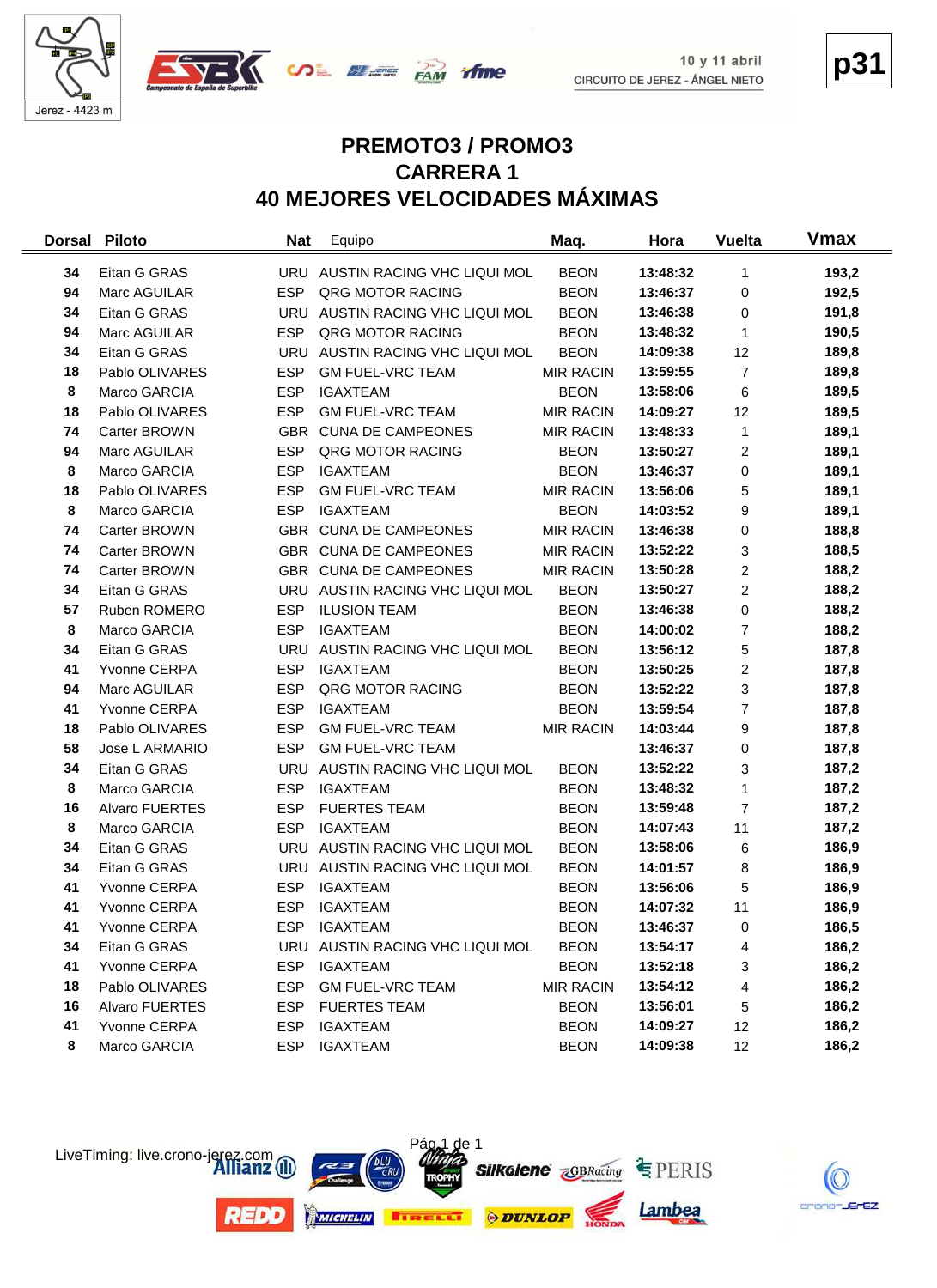





#### **PREMOTO3 / PROMO3 CARRERA 1 TOP CINCO VELOCIDADES MÁXIMAS**

|     | <b>Piloto</b>             |            | Nat Equipo                       | <b>Top Five Vmax</b> |       |       |       |       |  |  |  |  |  |  |  |
|-----|---------------------------|------------|----------------------------------|----------------------|-------|-------|-------|-------|--|--|--|--|--|--|--|
|     |                           |            |                                  |                      |       |       |       |       |  |  |  |  |  |  |  |
|     | 34 Eitan G GRAS           | URU        | AUSTIN RACING VHC LIQUI MOLY     | 193,2                | 191,8 | 189,8 | 188,2 | 187,8 |  |  |  |  |  |  |  |
| 94  | Marc AGUILAR              | <b>ESP</b> | QRG MOTOR RACING                 | 192,5                | 190,5 | 189,1 | 187,8 | 184,3 |  |  |  |  |  |  |  |
|     | 18 Pablo OLIVARES         | <b>ESP</b> | <b>GM FUEL-VRC TEAM</b>          | 189,8                | 189,5 | 189,1 | 187,8 | 186,2 |  |  |  |  |  |  |  |
| 8   | Marco GARCIA              | <b>ESP</b> | <b>IGAXTEAM</b>                  | 189,5                | 189,1 | 189,1 | 188,2 | 187,2 |  |  |  |  |  |  |  |
|     | 74 Carter BROWN           |            | GBR CUNA DE CAMPEONES            | 189,1                | 188,8 | 188,5 | 188,2 | 185,2 |  |  |  |  |  |  |  |
| 57  | Ruben ROMERO              | <b>ESP</b> | <b>ILUSION TEAM</b>              | 188,2                | 184,6 | 181,5 | 181,2 | 177,9 |  |  |  |  |  |  |  |
| 41  | Yvonne CERPA              | <b>ESP</b> | <b>IGAXTEAM</b>                  | 187,8                | 187,8 | 186,9 | 186,9 | 186,5 |  |  |  |  |  |  |  |
| 58  | Jose L ARMARIO            | <b>ESP</b> | <b>GM FUEL-VRC TEAM</b>          | 187,8                | 183,4 | 182,4 | 181,8 | 180,9 |  |  |  |  |  |  |  |
|     | 16 Alvaro FUERTES         | <b>ESP</b> | <b>FUERTES TEAM</b>              | 187,2                | 186,2 | 185,2 | 184,6 | 184,0 |  |  |  |  |  |  |  |
|     | 14 Eduardo GUTIERREZ      | <b>ESP</b> | QRG MOTOR RACING                 | 184,6                |       |       |       |       |  |  |  |  |  |  |  |
| 22. | <b>Ben Richard AUSTIN</b> |            | GBR AUSTIN RACING VHC LIQUI MOLY | 183,0                | 179,7 | 179,4 | 179,4 | 178,8 |  |  |  |  |  |  |  |
| 37  | Montague J AMER           |            | GBR AUSTIN RACING VHC LIQUI MOLY | 181,5                | 180,0 | 177,9 | 177,6 | 173,6 |  |  |  |  |  |  |  |
| 25  | Kyle PAYNE                |            | GBR CUNA DE CAMPEONES            | 180,9                | 176,5 | 175,6 | 175,6 | 173,6 |  |  |  |  |  |  |  |
| 98  | Mika SIEBDRATH            | GER        | <b>CUNA DE CAMPEONES</b>         | 178,5                | 177,9 | 176,8 | 175,6 | 173,1 |  |  |  |  |  |  |  |
| 7   | Xavi VIDAL                | <b>ESP</b> | <b>CUNA DE CAMPEONES</b>         | 178,5                | 177,3 | 176,8 | 176,8 | 175,6 |  |  |  |  |  |  |  |
| 49. | Xavier MARTINEZ           | <b>ESP</b> | <b>CUNA CAMPEONES</b>            | 178,2                | 174,5 | 174,5 | 173,9 | 173,6 |  |  |  |  |  |  |  |
|     | 44 Mark PEREZ             | <b>ESP</b> | <b>CUNA DE CAMPEONES</b>         | 177,0                | 176,8 | 174,2 | 173,6 | 173,6 |  |  |  |  |  |  |  |
|     | 35 Adrian COVARRUBIAS     | <b>ESP</b> | PM MOTORSPORT                    | 175,6                | 173,9 | 170,6 | 170,3 | 168,8 |  |  |  |  |  |  |  |
| 24  | Jayant CHOTE              | NED        | <b>CUNA DE CAMPEONES</b>         | 175,3                | 173,4 | 172,2 | 172,2 | 172,0 |  |  |  |  |  |  |  |
| 9   | <b>Elliot KASSIGIAN</b>   |            | FRA CUNA CAMPEONES               | 175,0                | 172,2 | 172,2 | 172,2 | 172,2 |  |  |  |  |  |  |  |
| 11  | David GONZALEZ            | <b>ESP</b> | <b>CUNA DE CAMPEONES</b>         | 174,5                | 172,0 | 170,9 | 170,3 | 169,8 |  |  |  |  |  |  |  |
|     | 54 Jesus RIOS             | <b>ESP</b> | <b>MRE TALENT</b>                | 171,4                | 169,5 | 167,7 | 165,9 | 165,9 |  |  |  |  |  |  |  |